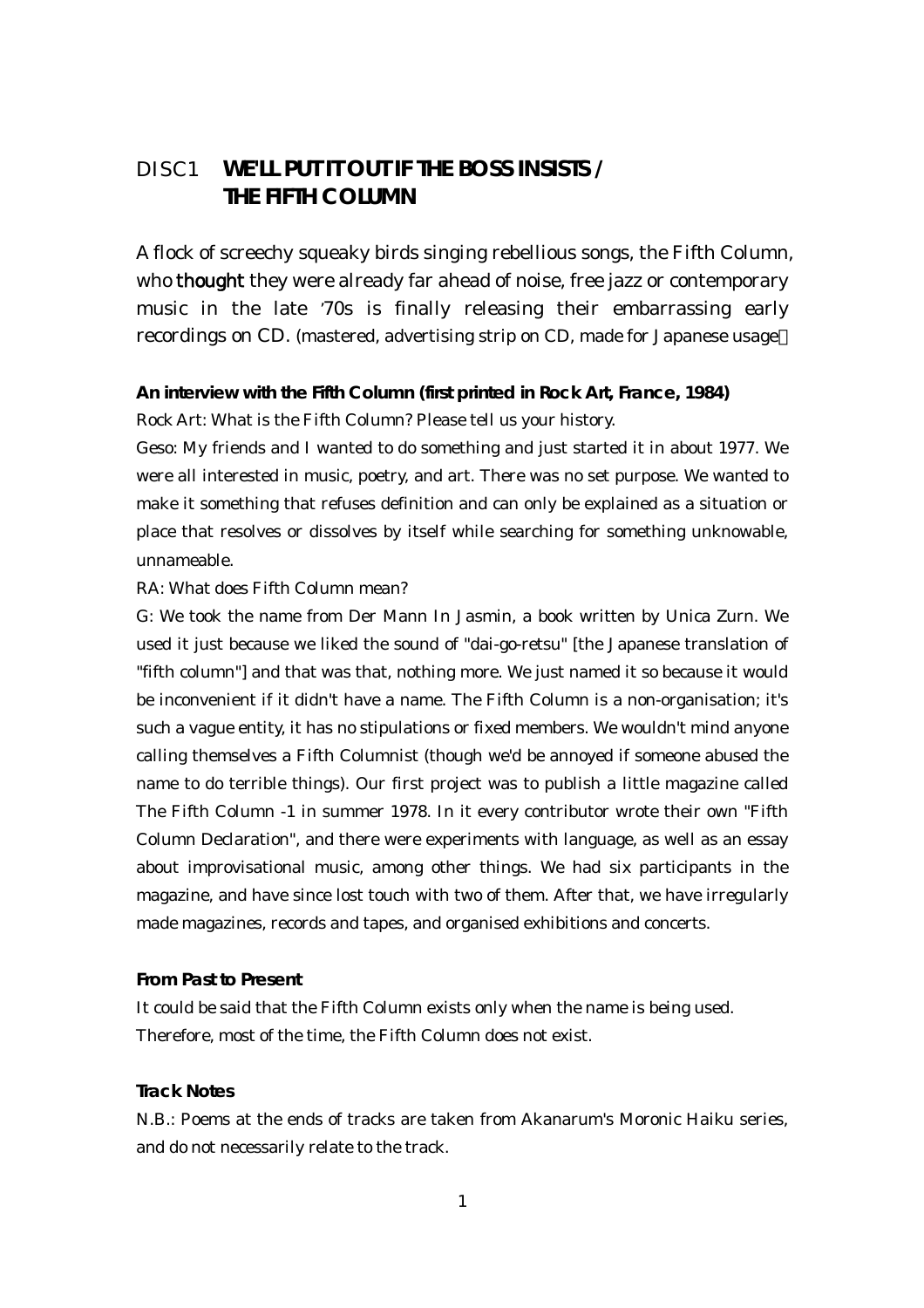M01. Begin the End / Kazuo "Geso" Fujimoto (tape loop manipulation) (3:58)

Recorded at Geso's apartment in Kyoto in October 1976.

Geso: "I made a loop of tape and played it on a borrowed reel-to-reel tape deck, touching the tape with a finger to cause wow and flutter. I don't have the original tape anymore, nor do I remember what source I used to make it."

Akanarum: "No matter the effort made, no substance once erased."

M02. Bide's Piano Was Rather Ordinary / Yoshiaki "Onnyk" Kinno (tenor sax, soprano sax); Geso (junk, electric guitar); Keiko "Yasei no Kyoi (Wonder of Wild Nature)" Nakatsuka (stomping, clarinet, etc.); Hidenori "Bide" Fujiwara (piano, etc.) (12:04) A jam session from the first day of the Free Music Meeting concert at Shokenkan, Kyoto University on 1 August 1980. Bide (formerly of Ultra Bide, with Animal Z at the time) joined the jam on the spot. Cicadas can be heard in the background throughout. An interesting review of this event by Kenichi Takeda titled "Can free music free itself from its own fetters?" appeared in the October 1980 issue of Music Magazine.

Onnyk: "I still remember that the poster said 'August Revolution'. I wore a combat hat and a Castro beard."

Geso: "Although we were looser, we were perhaps a bit like The Alterations, a group that people who think playing is all about technique tended to see as a trifle." Akanarum: "Summer grass, the remains of winter bugs' dreams."

M03. Dancing On the Rickety Rackety Bridge (excerpt) / Geso (acoustic guitar, recorders, voices); Onnyk (cans, bottles, recorder, charumera (street vendor's flute), voices) (8:13)

Recorded at Onnyk's home in Morioka on 11 August 1978.

Geso: "The title was borrowed from 'The Squirrel and the Rickety Rackety Bridge' composed by Gavin Bryars, which is on Derek Bailey's Solo album (1971). Derek Bailey was our idol at the time. The quality of this recording is very bad."

Onnyk: "All tracks on this CD recorded at my home were done on a radio-cassette recorder."

Akanarum: "Hinayana on a palm gets drunk with an orangutang."

M04. Horror of a Nuclear War (by Homemade Drama) / Onnyk, Yasuhito "Akanarum" Muranaka, Keiko Sokawa, and Toshifumi Kodama (voices) (1:49) An improvised voice drama recorded in October 1978 at Kodama's home in Morioka,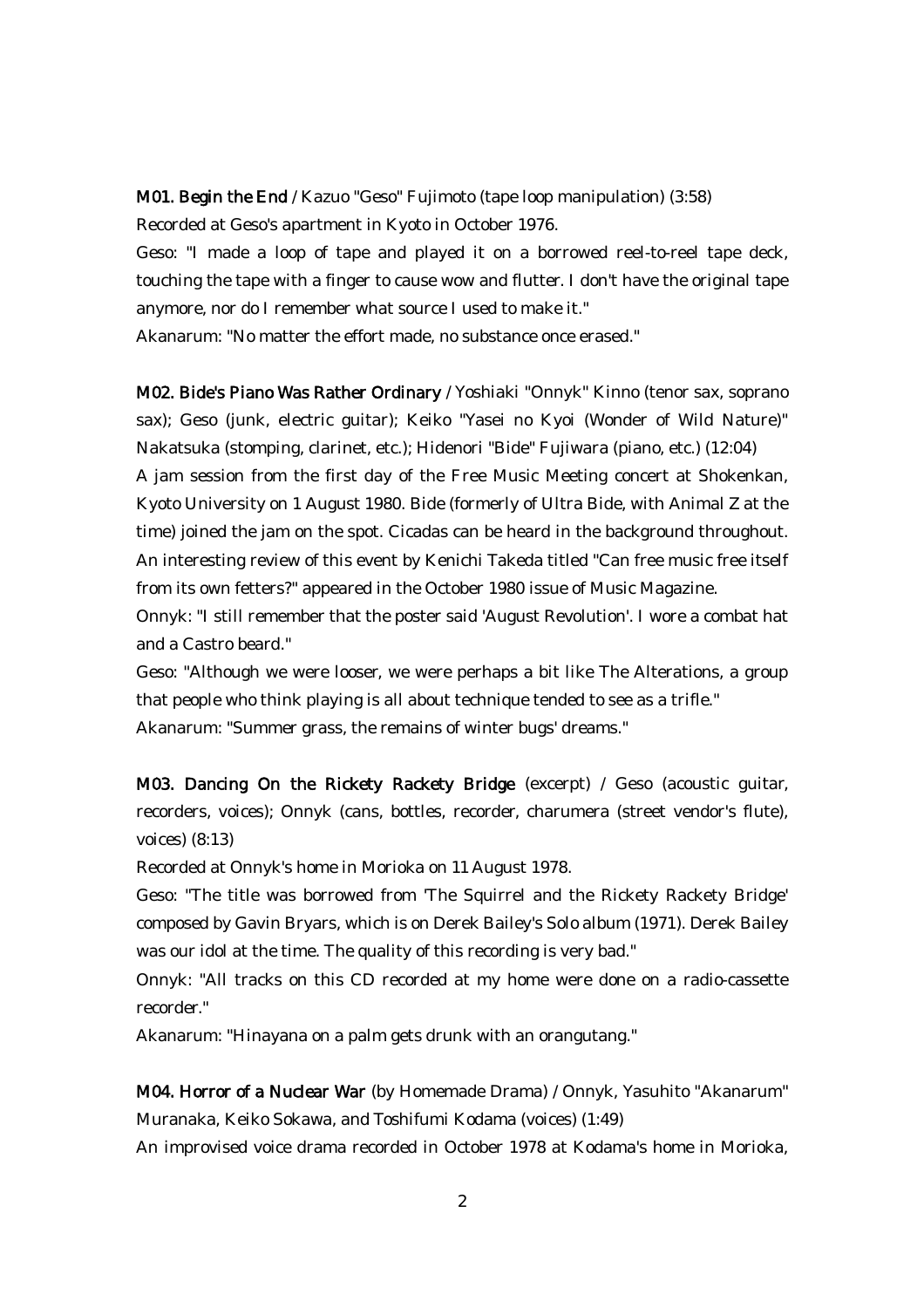using a reel-to-reel tape recorder. Presented on this CD at double the original speed. Akanarum: "We started it without any preparation, but it turned out all right. It gradually became like a drama, which is a reflection of the desire for self-expression, I suppose."

Akanarum: "Mimesis and coquetry, a nuclear war of noon."

#### M05. By-onnyk Solo (excerpt) / Onnyk (synthesiser) (6:25)

Recorded at Onnyk's home in Morioka in 1979 using a Roland SH-1000. Played without rehearsal.

Onnyk: "A shadow of Michel Waiswitz, not Sun Ra. The synthesiser was one of the first home-use ones, but it was quite versatile. I didn't use any effects."

Akanarum: "Coat sumo wrestlers with zinc and send them to the land of tin."

M06. Here's a Camel (excerpt) / Yasei (percussion, etc.); Geso (voices, synthesiser, etc.); Onnyk (percussion, voices, etc.); Makoto Ogasawara (electric guitar); Akanarum (misc.); Sokawa (misc.); Tadashi Higashino (misc.); unknown (balloons) (9:33)

Recorded live on the first day of The Fifth Column Week held at the Hokuten Garo gallery in Morioka on 9 August 1979. Inspired by the system used by Brian Eno on Discreet Music (1975), a reel-to-reel tape recorder was left turned on for a long time. When we played the tape later, the speed was varied and the sound switched between stereo and mono, and different things were overlapped in some places -- totally unexpected things had happened. It turned out to be a collage made by sheer accident. Because we hadn't decided anything beforehand, it's not clear who played what.

Onnyk: "The overlapping of sounds might have happened on other days too. The cymbal that's constantly heard may have been done by former Taj Mahal Traveller Kuniharu (now Kiyoharu) Nagai. He was in Morioka for his sitar solo gig during the week-long event. Mr Nagai, incidentally, has recently released a solo album."

Akanarum: "A camel goes through God's twilight eye."

#### M07. Howling Box Music / Takeo Suzuki (howling) (3:08)

Recorded at Suzuki's home in Tokorozawa in 1980.

Suzuki: "The box was an aluminum box for senbei [Japanese rice crackers]. I put a small condenser mic in it and recorded sounds through a chain of tape recorders (I don't remember how many recorders I used, but the last one was for stereo recording and the others, the kinds on which the recording level is set automatically, were used as effects). I patted the box and rubbed it with a violin bow. It sounds as if I played a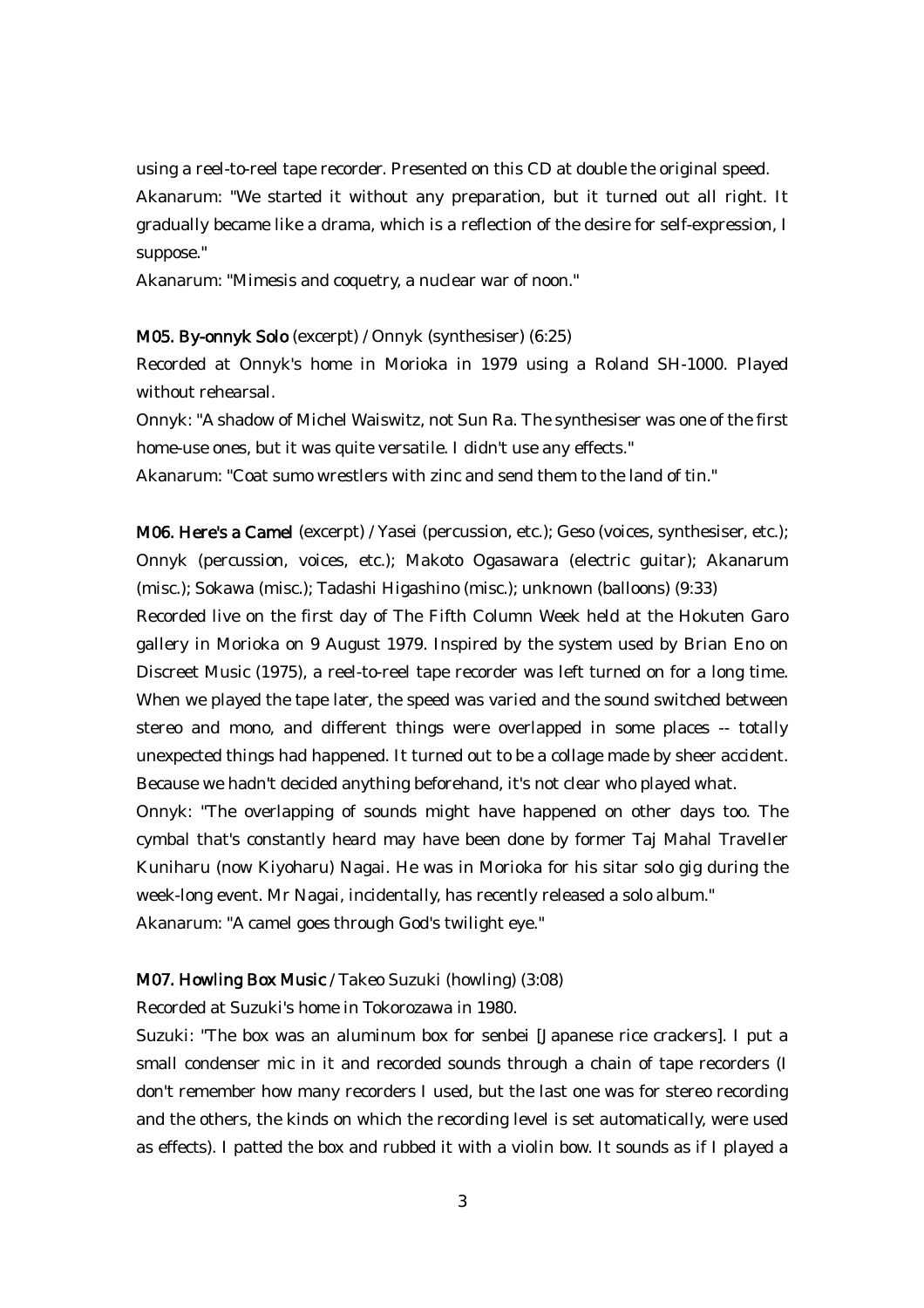tune (hmmm...), which I rarely do."

Onnyk: "This is really great. Ianncu Dumitrescu would be stunned. And it was done cheaply too!"

Akanarum: "Hit a lean dog with an artificial log."

#### M08. Love and Agony of the Mysterious Man (by Homemade Drama) (1:46)

Personnel and recording details as M04. Akanarum: "Armoured wife fired a cannon."

M09. Do you have a pen? -- I have a book. / Yoshiyuki "Jojo" Hiroshige (electric guitar,

toy piano); Geso (broken mandolin, toy piano, bell) (5:44)

Recorded at Geso's apartment in Kyoto on 25 January 1979.

Geso: "This is an instance where you sound as if you prepared in advance what you were going to do; we didn't at all."

Akanarum: "Probability -- feeling heavy holding an imaginary number."

### M10. The Wild Man Onnyk Story / Onnyk (talking) (4:01)

Recorded at Geso's apartment in Kyoto on 26 December 1978. A document of Onnyk, drunk, mimicking Wild Man Fischer. This track is based on the song 'The Wild Man Fischer Story' from the double album An Evening with Wild Man Fischer (1969) produced by Frank Zappa. Laughing hard are Geso and Yasei.

Geso: "This track is included here upon Alchemy Records' boss Mr Jojo's request. That's how the title of this CD came about."

Onnyk: "For me, our CD is like a precious photo album. But what rather worries me is that the man himself might claim royalties on this one. I'll leave it up to you, Boss." Akanarum: "A prescription hidden by a banana skin."

M11. (left channel) Balance of Improvisation (excerpt) / Geso (acoustic guitar, voice); Toshiyuki Oka (percussion)

(right channel) E.F.S. No.1 (compressed) / Geso (recorder); Onnyk (recorder); Kazuki Sato (acoustic guitar) (6:05)

Each channel originally recorded in mono. Listen to two channels at the same time, or separately!

Left channel recorded at Geso's apartment in Kyoto on 15 October 1978.

Geso: "If a visitor hadn't knocked on the door, it would have lasted much longer."

Akanarum: "Tango, watching octopuses perform mating."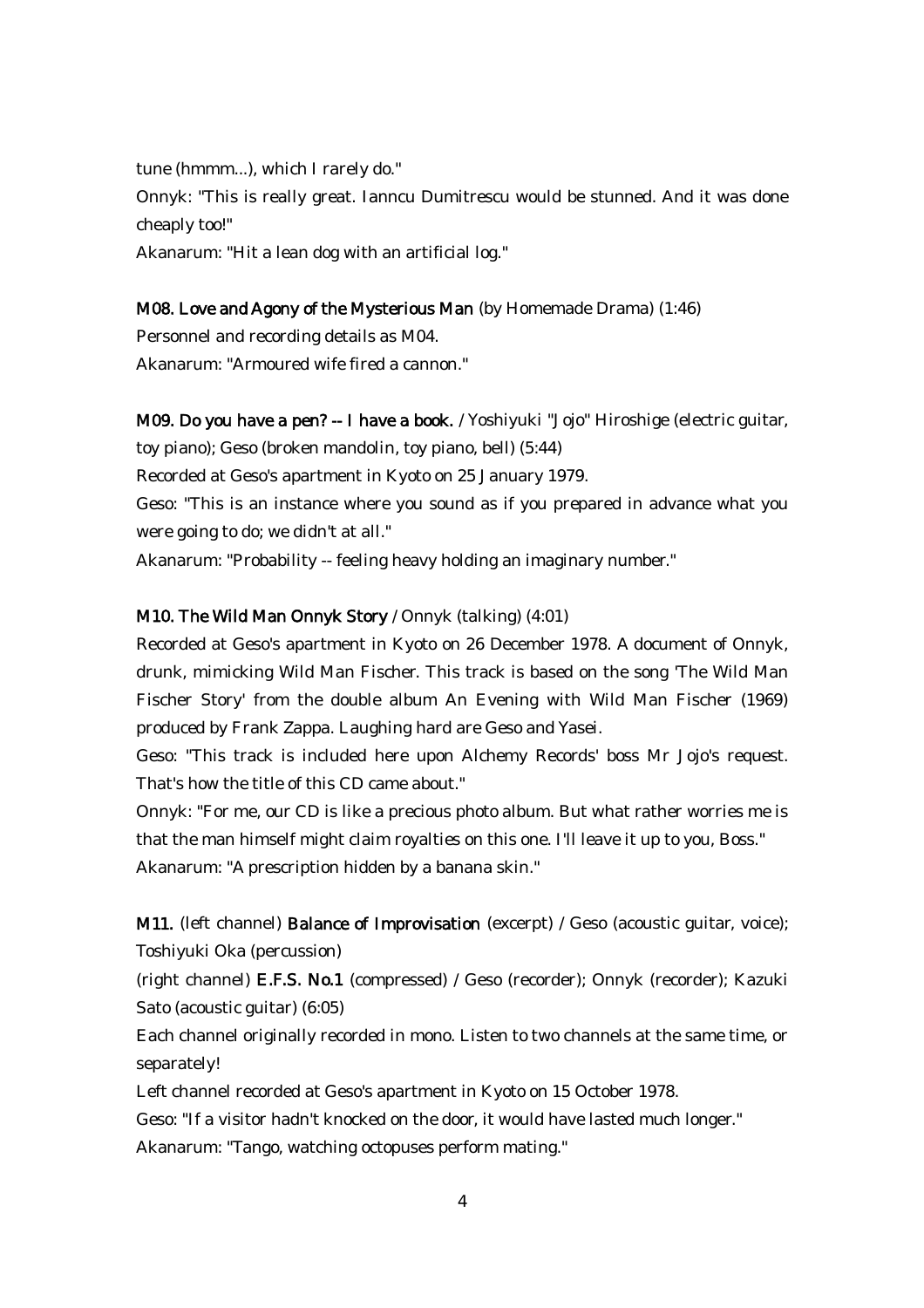Right channel recorded at Kodama's home in Morioka on 27 December 1977, playing quietly in a corner of a room in which a party was on.

Onnyk: "It might be influenced by Can's albums Future Days (1973) and Unlimited Edition (1976) because we played this after we talked about them, but listening to it now it sounds rather like the last track on Faust Tapes (1973)."

Akanarum: "Grey roses, old friends, and winter windows."

# M12. A Picnic at the Bottom of a Frozen River (by Homemade Drama) (2:44)

Personnel and recording details as M04.

Akanarum: "Everyone lives in peace at the bottom of water."

M13. Minors never get beaten, even by Barusan (excerpt) / Geso (handclapping, reeds, etc.); Onnyk (voices); Junichi Kawara (felt pen with contact microphone, paper); Yasei (Barusan, etc.) (5:57)

A session from the second day of the Free Music Meeting. Midway, Yasei started to use Barusan (a smoke-generating insecticide) and a smoke candle, and everyone except the performers and a few members of the audience temporarily escaped the venue. The title comes from the fact that among those who remained were people who frequented a Tokyo cafe/bar called Minor in the early '80s, where improvised music was often performed. Captured here is about the time when the smoke was almost gone and the evacuees came back; Kawara's solo is featured. Onnyk's speech imitates the sound poetry of Shohachiro Takahashi, who once was a member of Fluxus.

Onnyk: "Kawara's varying sounds were made by rubbing a felt pen against several different kinds of paper."

Geso: "It sounds like Circadian Rhythm (1978) by Paul Lytton, David Toop, etc., but I don't think I'd heard that when we played this."

Akanarum: "Summer's end; after pulling, obi remains."

M14. Donkey Stomp / Geso (electric guitar); Onnyk (incomplete bass clarinet) (0:39) An improvisational piece recorded at Geso's apartment in Tokyo on 26 July 1980. The bass clarinet played by Onnyk had the middle part of the body removed. Onnyk: "It's similar to the Bonzos' 'I'm the Urban Spaceman' (1969)." Geso: "I agree, only if you mean tonal music is all similar." Akanarum: "Zombie dog wags and its tail flies off."

**Poems**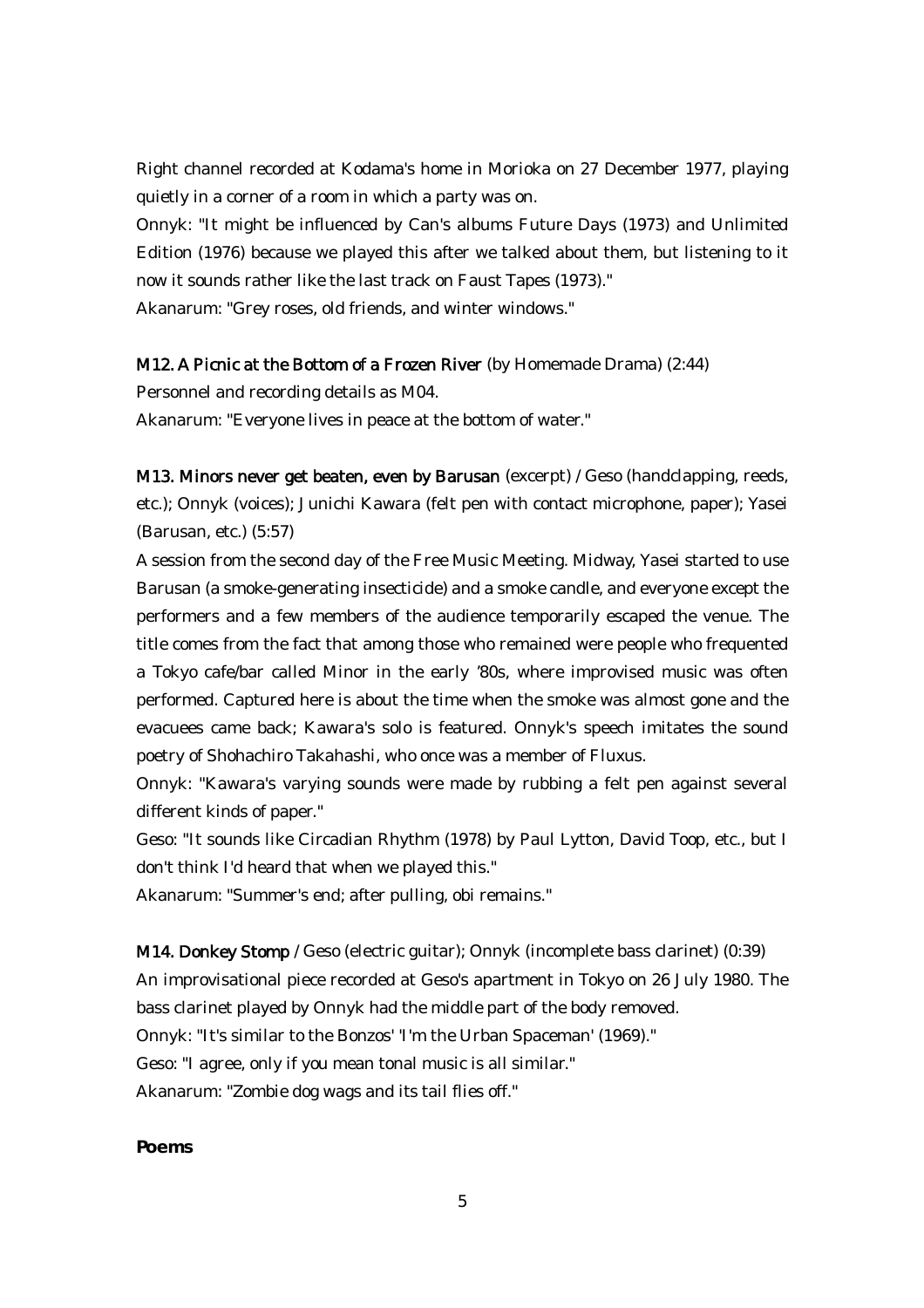#### Exercises

In the heavy And odoriferous daylight Faceless fools In five columns Are exercising Perhaps

#### Revenge of Noisy April

Town with April caterpillars smelling sweet and green Through go apprentice priests on bikes Blurred motorway glittering in the evening dust Sky-gliding aeroplanes are not to be seen Broken radio, tofu vendor's wind Spraying gentle water of tear-inducing April Sucks demonstrators into a manhole Bitter dirty water comforts heated asphalt Not a single person is in the square A setting sun, in the sun setting, yolk-like caterpillars are melting, like

# 40

Football under 2400 meters is to be played Nuns always talk of the same things about 5 tons

#### The Key to Dreams

In a desert he discovered the hammer that smashes up 'relationships' Go along the road of eggs on acacia trees Get to the lonely moon surface Where lies a single high-heeled shoe I cross-examine the poet "Nevertheless, Soot creates a relationship between a candle and a ceiling." But he laughed and hid deep in a hat A black one like snow, the kind he likes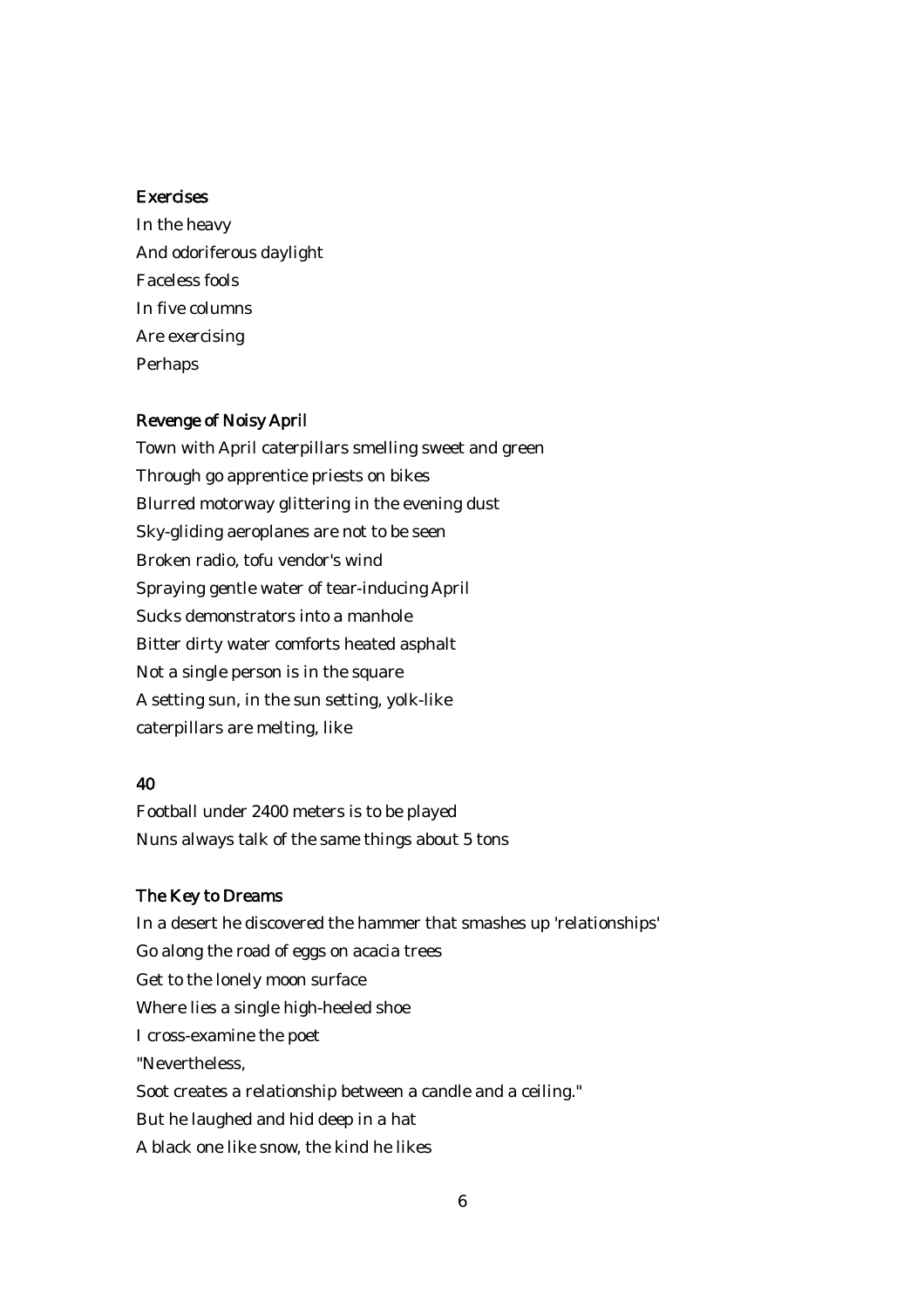I was left alone in the sea of 'relationships' And heard thunder roaring in a cup

#### **Crab Man's Thoughts**

"I am intellectual," I, Crab Man, think. It's because, although I've got no degree and I don't know about the world around me, I have knowledge.

I mean, anyone who can make money only by showing themselves off at a freak show knows that they are a freak. I know that, and Bunny Princess, Horse Man, Spider Man, and probably that Octopus Girl know it too. Kids and drunkards who dare to pay to see me under this dark acetylene lamplight wouldn't understand. The sniveling kids simply believe what they are told, like "this man was born from a mother who had been bitten by a poisonous crab." The drunkards laugh scornfully at me, thinking of me as a well-made paper figure. Give me a break. I'm really a freak. I'm a genuine crab man. I'd like to tell that to those stupid monkeys pretending to know me, laughing at me, thinking I'm a paper figure. I sometimes feel like letting them touch my body just so I can see their faces when they realise what I'm really like, but I guess I don't need to show such generosity. I'm making more than enough money just by showing myself. I'm a hunchback, but no ordinary one. My whole body, except the human-like head, is completely deformed and is very much like a crab's. The shell, which can be mistaken for an elaborately created model, is actually enlarged shoulder blades and spine; my bent arms and stuck-together fingers are the claws; and my ribs, which protrude extraordinarily to the left and right, along with my extraordinarily thin legs just underneath them form the crab legs. On top of that, my prolonged sacrum curls under my belly, making a "crab's loincloth," which is quite amazing.

It's not me who is amazed though, it's the man who gave me the knowledge of my deformation and anatomy, who established the freak show a long time ago and travelled around with us.

I have to thank him for teaching me the value of that knowledge. Thanks to him I was able to completely stump a greedy Mr Human Pump, who had exploited me. I'm very amused every time I remember how upset that pump bastard was when officers from the Labour Standards Bureau came in after I informed on him. It's one of the few really funny stories in my life.

Speaking of officers, there was one who suggested I join a facility for physically-handicapped people. I can't remember which bureau he came from, but he was eye-peelingly surprised to hear me say that I was satisfied with this job because it makes good use of my potential. He could never imagine "exhibits" like us had such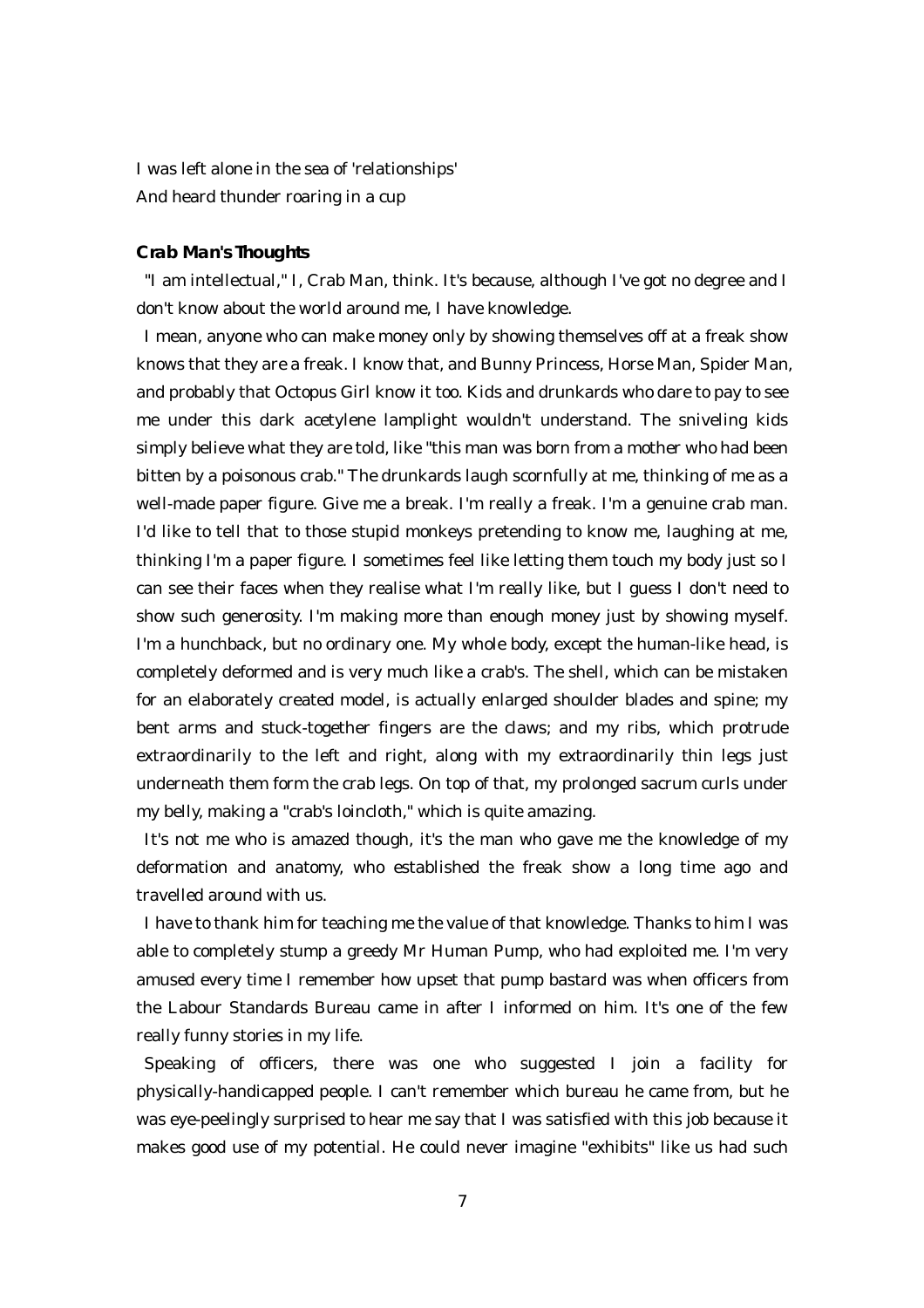professional pride.

Yes, I'm Crab Man. No human in the world could be as crab-like as I am. My deformation is a work of art, a delightful mystery created by nature. This makes me feel honourable, proud of myself, and able to expose my body to people coming to see me in the freak show tent.

But I suppose I'm a special case. Most acts in the show have inferior feelings and suffer from despair. Their deformation is pretty much normal too. Those who were with me -- Bunny Princess had nothing but a harelip (she was pretty, and she might have had an operation to become a normal person); Horse Man's toes were stuck together; and Spider Man was a dwarf with extra fingers. None of them were overwhelmingly deformed like me, and this caused them to defect to other shows after a while. Visitors couldn't tell the difference, but I guess my artistic deformation deeply affected the other acts' feelings of inferiority. This led them to hate appearing with me in the same show and to move out and join other shows. It is also true that it makes me feel lonely from time to time, unable to sleep as I recall chatting with my fellow freaks who subsequently left me. An insomniac crab? A good joke. Incidentally, I'm not a good drinker -- it takes only a small amount of alcohol to turn my face red; funny, isn't it? At least I'm going my solitary way as one selected by God, although sideways it may be. So, Octopus Girl is the only one who stays on the show with me now. And she's a

downright hoax.

The trick is that she's just wearing a rubber costume of octopus arms on the bottom half of her body. It's so well made that you can't tell at a glance that it's a fake. Two of the arms resemble those of a human, making the costume look even more authentic. As knowledgeable as I thought I was, it startled me at first.

After the show is over, she changes her clothes, pulls shoes out of the shoebox hidden under the dressing table, puts them on, and goes to town. That really baffles me.

I don't want to complain about seeing a young girl in the nude, but it upsets me when while taking her clothes off she says to me "why don't you take yours off as well?" I'd like to show this scene to the stupid spectators who try to take a peek at the crotch of the octopus, but it doesn't seem that she wants to be mean to me nor is she an exhibitionist. Maybe she just doesn't think I'm human (or she's never been worried about what humans are). When she feels like it, she gets leftover takoyaki [a hot Japanese snack with bits of octopus in it] for us from the food stall and tells me about her trip to town.

One day I asked her why she was pretending to be an octopus.

She did not reply, and I immediately realised I'd made a mistake. How inconsiderate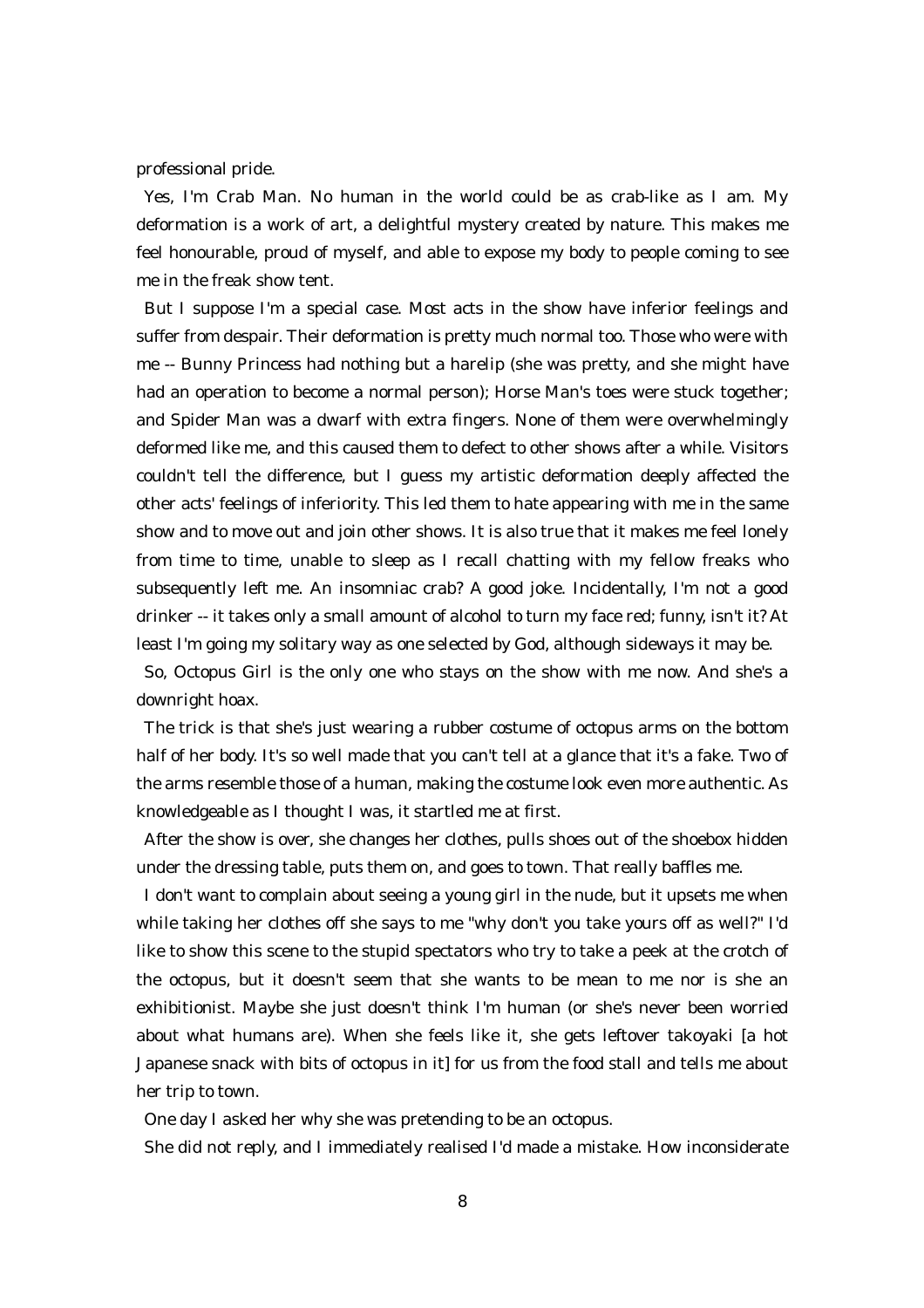of me, one who had thought himself to be intelligent and secretly even a "deformity psychologist," to awaken her feelings of "deformity inferiority." Fortunately, Octopus Girl still continues to work here in this tent. However, although she never did visit me often, she now visits me even less frequently. She changes clothes where I can no longer see her. Whether I should be saddened by not being able to see a naked young woman or delighted because she may now regard me as a "man," I don't know.

I've said a lot, but there is one more thing I'd like to say. That is, my home town was one of the victims of America's new bomb. How you, the reader, take this is up to you. I've kept this a secret from my buddies because if this were made public, I probably wouldn't be able to carry on in this job.

Anyway, if you happen to see our tent in this northern town, whose name coincidentally includes parts of the bombed towns' names, I'd like you to come see me. I'd like you to keep a memory of the crab man who lives with high pride in this strange world, if you can.

End

Special thanks to poet Shohachiro Takahashi, who supported the early activities of the Fifth Column.

Note:

If you want to know what "fifth column" really means, please look it up in a dictionary.

English translation by Shigemasa and Cindy Fujimoto

-------------------------------------------------------

A secret hidden track from the master and an additional re-mastered track

M15. Explanation by Someone / Onnyk (voice, radio) (1:37) Recorded at home in Morioka, 1978, mimicking Wataru Uenami, who then was the commentator of NHK-FM radio show "Contemporary Music" (1957〜). Akanarum: "Anatomize after reading PRECAUSIONS."

M16. KOM (N) Trio (excerpt) / Toshifumi Kodama (tapes, effects) + Onnyk (trumpet, tenor sax, toys) +Yasuhito "Akanarum" Muranaka (electric guitar, toys) + audience (balloons, crackers) (6:20)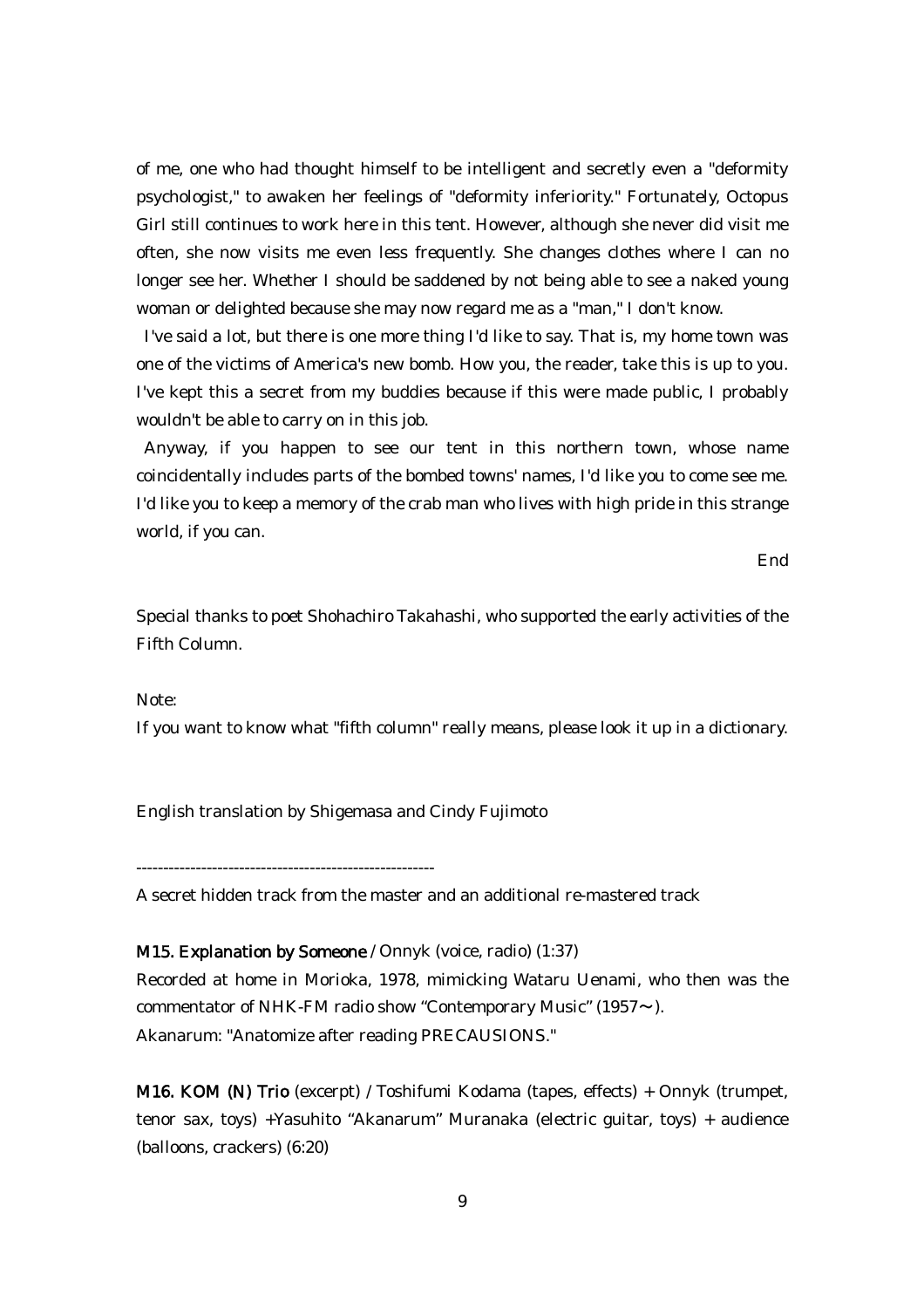Live performance at "Poetry Festival", Morioka Prefectural Hall on November 25, 1979. It is included in the cassette of the Fifth Column's "INITIAL PERFORMANCES" (5C-08).

Akanarum: "Kotatsu (that is used in Japan as a heating system) in drop-off season, God and electric fans."

English translation of the advertising strip and additional note by Keiko Higuchi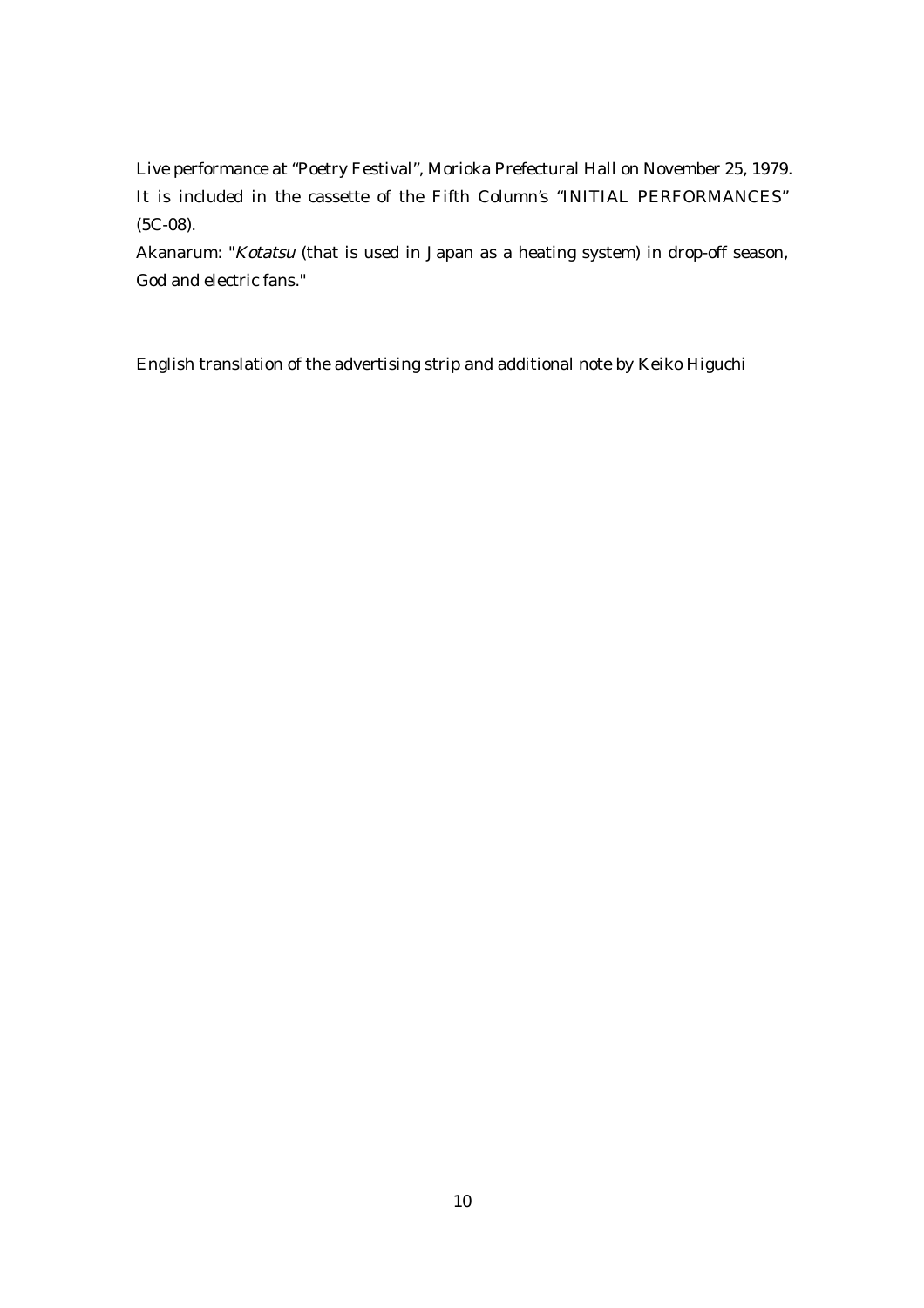# DISC 2 **DEDICATED TO THE BOSS BUT HE WASN'T LISTENING / THE FIFTH COLUMN**

The second production of the Fifth Column's "Boss" series is the trajectory of delusions in the '80's. The sound of mold, grown thickly on the back of pants that the last centuries anarchists have taken off, is not meta but meta-meta! (mastered, advertising strip on CD, made for Japanese usage)

#### **Introduction**

This CD is a documentary of performances from the 1980s by the Fifth Column, and it is the sequel to We'll Put It Out If the Boss Insists (Alchemy ARCD-128, 2001). To find out what the Fifth Column is about, refer to the booklet in that CD.

Dividing Fifth Column's works by periods of time is done merely for the sake of convenience. Nevertheless, the 1980s was their most active period. Between 1979 and 1990, a total of 50 titles (plus 5 samplers) were produced under The Fifth Column Tape cassette tape series. Distribution dwindled in the latter years. During and around this period their works were featured on: the compilation LP Infecund Infection (Pinakotheca DS#0001, 1982); The Lucky Bag (1984), which included a compilation cassette; a Dutch 45 by The Pockets, the pop band led by Onnyk (1984); and the almost-monthly cassettezine Personal Sound Effects (1985-1991) compiled by Geso. In addition, the Fifth Column actively participated in a number of various artists compilation cassettes and LPs released at home and overseas, and they performed live on their own or with other people. What you will hear on this CD is just a fraction of these works. In compiling this CD, we found that not a small number of original tapes had been  $lost -$  and no wonder  $-15$  years had passed.

Akanarum: "Only junctions of three roads with street lights on speak of the past like yellow lymph nodes."

Akanarum: "The last train in the sky travels with Jovanni."

#### **Track Notes**

M01. Tutor Loop Part 1 / Geso (tape loop manipulation) (0:30)

The loop was made on 24 May 1982 at visual artist Hiromichi Fujii's apartment, which was at the time almost certainly located in Nishi-Ogikubo, Suginami-ku, Tokyo.

Geso: "The original piece was 10 minutes long. If you join this track with track 15 and repeat it 10 times, you'll get something similar to the original."

Akanarum: "Without sweetened cod rice gruel manly salt, not much mistaken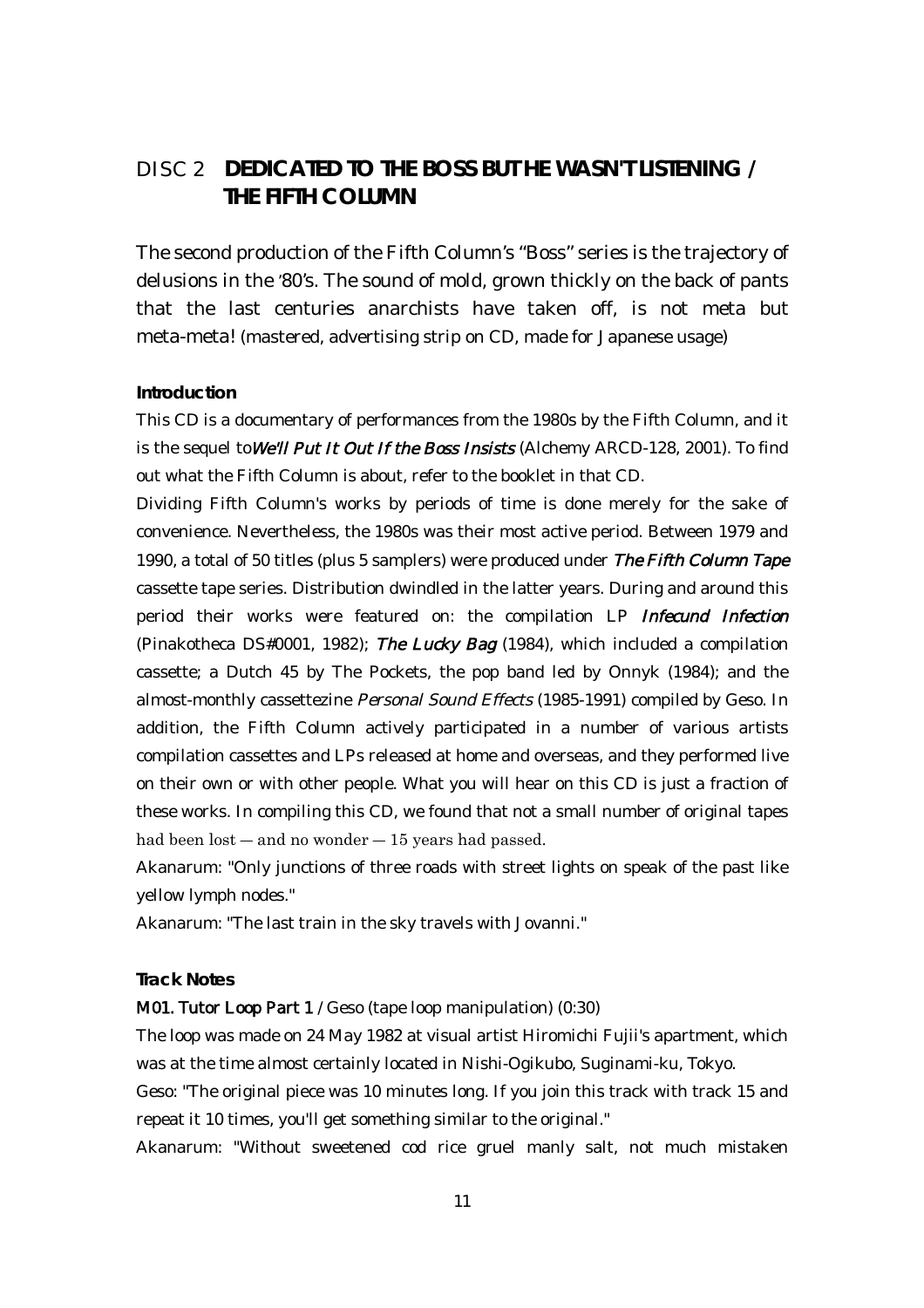TARKUS wonderful."

Akanarum: "Armour-piercing bullets, straight head-strong idiots."

M02. Ramontic Brake ― It's a Rainy Day / Himago (Aquirax Ichiguchi (keyboard); Koichiro Watanabe (drums); Geso (electric guitar)) (3:00)

The first session in Hyocho Studio on 6 June 1982. Himago were a temporary group made up of Ichiguchi (d. 1984), who then was the alto saxophone player with Hijokaidan; multi-instrumentalist Watanabe (d. 1990) from Mada and other bands; and Geso of the Fifth Column. Also under the guise of Namida No Ramen Quartet Koenji Branch, the trio played a total of three gigs. The original tape  $-$  a microcassette recorded by Watanabe ― was lost.

Geso: "The recording turned out to be in a chopped-up state, in the lowest possible fidelity. The title 'Ramontic Brake' was coined by Ichiguchi. 'It's a Rainy Day' was based on the famous number by Faust. There are times in life that, whatever you play, it turns into that song, and this was one such occasion."

Akanarum: "Would releasing captured living things into their living places make treasure, in a little autumn in the Cambrian period when a Buddhist temple bell echoed and all dormitory residents perished?"

Akanarum: "After Hannibal's gone, elephant dung remains."

M03. Mello-Dyne / Ice 9 (Toshiaki Tozawa (electric guitar); Maki Iisaka (electric bass guitar); Onnyk (electric guitar); Seiichi Nakatsubo (synthesizer and Roland organ/strings)) (4:57)

Recorded at Tozawa's apartment in Morioka City, Iwate, in October 1981. Composed by Onnyk. Ice 9 were formed by Onnyk, Iisaka, Nakatsubo, and Tozawa in 1981 and, through a few personnel changes, Onnyk and Tozawa stayed together until their last live performance in January 1986. The name of the band originates from a kind of ice with very particular characteristics that appeared in Kurt Vonnegut Jr.'s novel Cat's Cradle. Apparently, there was a band of the same name in Portland, Oregon, in around 1979, but it was just a coincidence.

Onnyk: "This is the only track taken from the album "Infecund Infection" for this CD, and it's also included in one of The Fifth Column Tapes, which introduced the band for the first time. On this track, Onnyk is rubbing and scratching at random a guitar that is not properly tuned. The track was named by Iisaka. I don't know what it means." Akanarum: "Giving up on literature and taking up astrology instead, gargoyles sit on the roof of a stone house."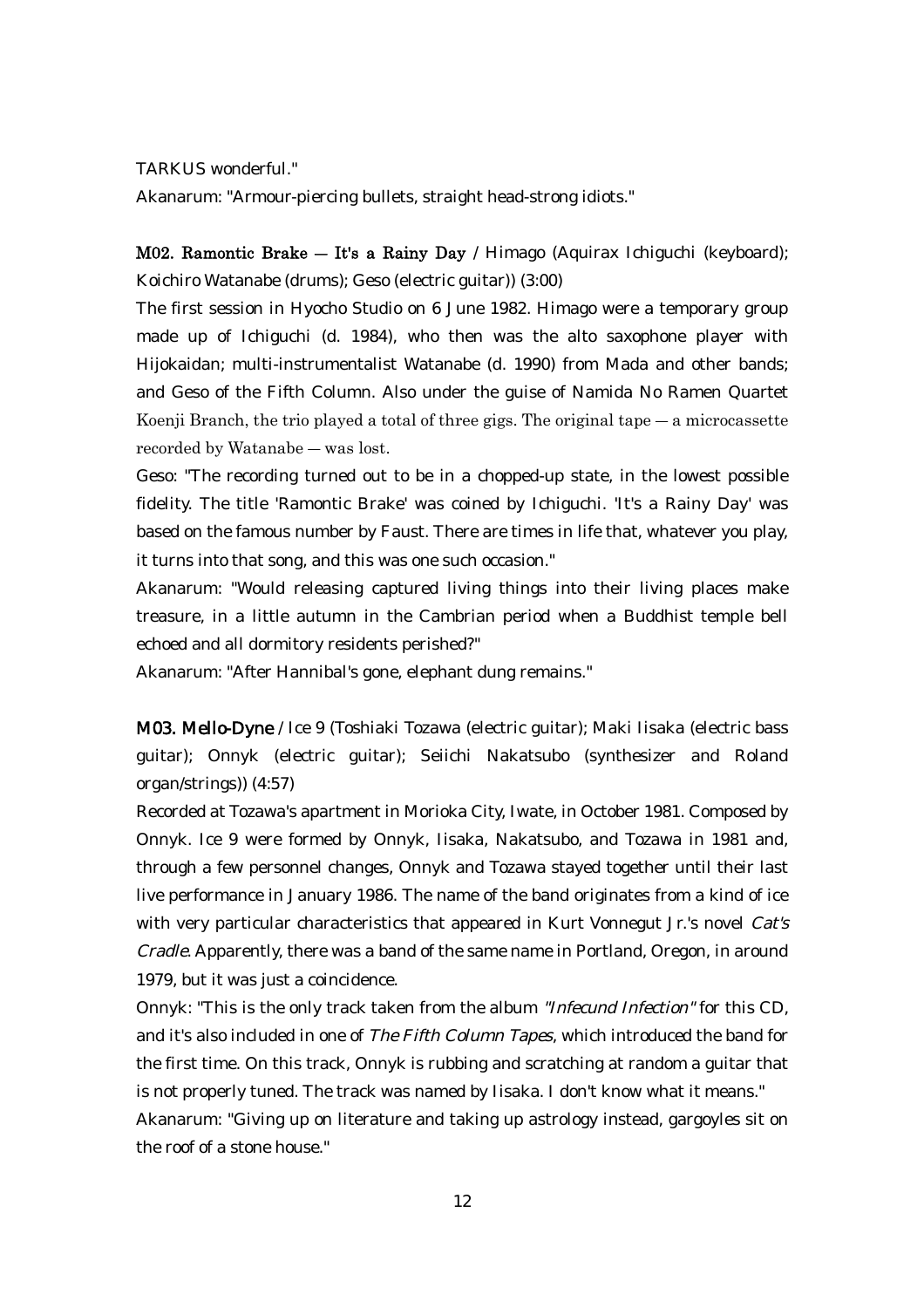Akanarum: "Love in old Iraq blossoms with terrorist bombings."

#### M04. Here They Come / Geso (words, music, programming, and singing) (2:57)

Multi-track recorded at Geso's Suginami-ku apartment, 1989. Different versions of the song appeared on the cassette tape that came free with the fanzine COS #1 (1988) published by Toyohiro Okazaki (improvising musician from Nagoya City; http//www.web-rain.com/index2.html) and on Loving the Obsolete Words… (1989), the split mini-album with Kumio Kurachi (see M08).

Geso: "A song that I wrote in the period when I wanted to write or was only able to write very frank, blunt ones."

Akanarum: "In love with a light-blue curved rule, forgotten in the morning of a few hundred centuries' oblivion."

Akanarum: "On a summer evening, a labourer is greeted, 'shalom.'"

M05. Anima Mania / Geso (junk, clarinet, telephone pickup, etc.); Onnyk (dopplerhorn, soprano sax); Jun Mizukami (tape recorder, megaphone, sheet of glass, pressure-sensitive microphone, dog whistle, bird whisle, concave lenses, gears as spinning tops, etc.); Tsutomu Terakawa (tuba) (15:15)

Recorded live during an event called Improvisation in Seibu Kodo on 4 and 5 May 1983 (Seibu Kodo is a rustic hall attached to Kyoto University). This track is from the session on the second day. Mizukami is an avant-garde artist living in Nagoya. Terakawa is a rocker from Kyoto; formerly a member of Zenryoku Onanies, he currently works with a band called zubolee and also on his own.

Onnyk: "This is a rare combination of people: Mr. Jun Mizukami, a leading avant-garde figure from Nagoya, is creating sounds by spinning iron tops on a sheet of glass; Mr. Terakawa, in the spike-and-leather punk gear, is playing tuba; and Onnyk and Geso are doing many different things. I think we were moving around quite a lot while performing. Good old Seibu Kodo. It was so filthy. Some people were living in there, too. I remember that we had a party in the audience area after the event and there was only one Kyoto University student among them. I slept at the Yoshida dormitory that night."

Geso: "I don't remember this performance at all."

Terakawa: "I can still feel the tuba's distinct sense of time. I still don't know today whether that 'obtuse' time was the tuba's or mine, but it really fascinates me."

Mizukami: "Would we be able to identify the inner sound that we heard and felt when we were in our mother's body as we went through the gate to the other world, even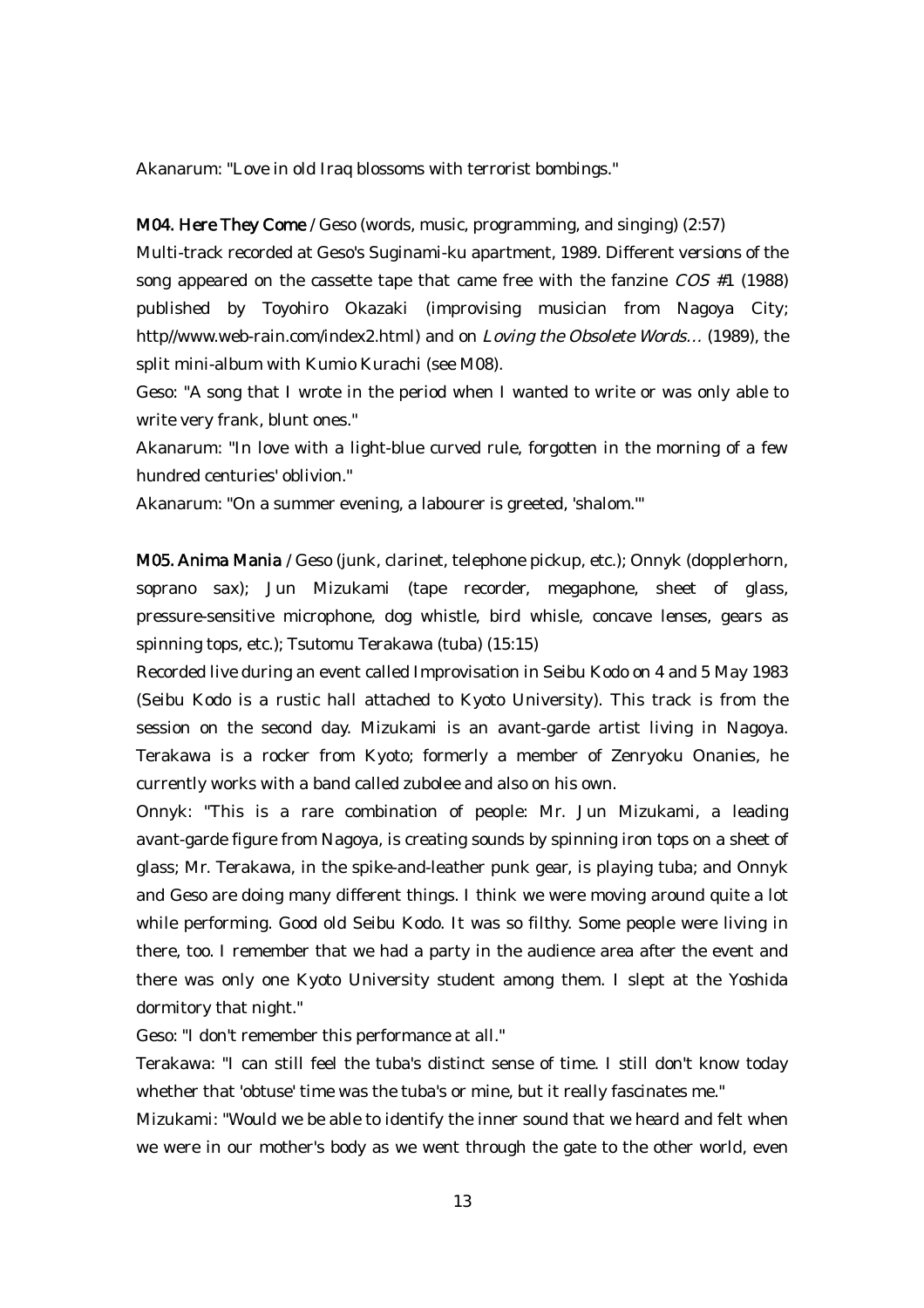after having repeated so many foolish actions? Would people vanish? Would places vanish? Then, would thoughts vanish? Birth and death are merely forms of life, life that breathes and shows its diversity."

Akanarum: "Graceful water's smell, moss's suffering, gag emotions, whip logic." Akanarum: "The sea of squids deepened through the bone flute."

M06. Jazz Is For Never (excerpt) / Tadashi Otsuka (piano); Geso (mini electric guitar); Takashi Kazamaki (voice, tyre wheel) (3:31)

A session at Otsuka's apartment in Kunitachi City, 28 March 1982. Otsuka (d. 1998) was a piano and sax player, and was the publisher of the music bulletin Han. Kazamaki has been a percussionist since the '70s (http://www.pekori.jp/~michiru/ kazamaki/kazamaki\_top.html).

Geso: "Mr. Otsuka is playing professional-sounding jazz piano, but I'm only pretending to play bass at random using a mini guitar with loosened strings, while Mr. Kazamaki is playing fake jazz with his 'voice hi-hat' and a tyre wheel. I, at least, have no love for jazz."

Kazamaki: "I too have little affection for jazz, or rather, I didn't know anything about jazz back then. So, it's basically a fake, just nonsense that I'm doing 'chi chiki chi.'"

Akanarum: "Looking down from an oval window, the spring twilight leaves accompanied by a fanfare."

Akanarum: "Regarding Pavlov's dog all through the night."

M07. Panspermia / Anode/Cathode (Michael Cough (guitars, etc.); Janis Yawn (tapes, voice, etc.); Andy Hiccup (saxes, etc.); Deborah Sneeze (bass guitars, etc.); Mary Sneeze (tapes, etc.)) (7:21)

Recorded in 1981(?). Details unknown. Anode/Cathode were a virtual band from Los Angeles. Their 7-inch LP Punkanachrock" (Pinakotheca PR#0, 1984), each copy of which included a free used Japanese pop music 45, was distributed by the Fifth Column.

Onnyk: "This track was included in the compilation album Rising from the Red Sand released by the British label Third Mind Records. In the beginning, Anode/Cathode were like an amalgamation of Faust and Chrome, but this track sounds like neither of them. The ambient noise is apparently a recording of a village festival in Indonesia. I'm sad that Third Mind never returned the master tape."

Geso: "I was delighted by the way the Ano/Catho record was slagged off by *Gal's Life* (of all magazines) at the time."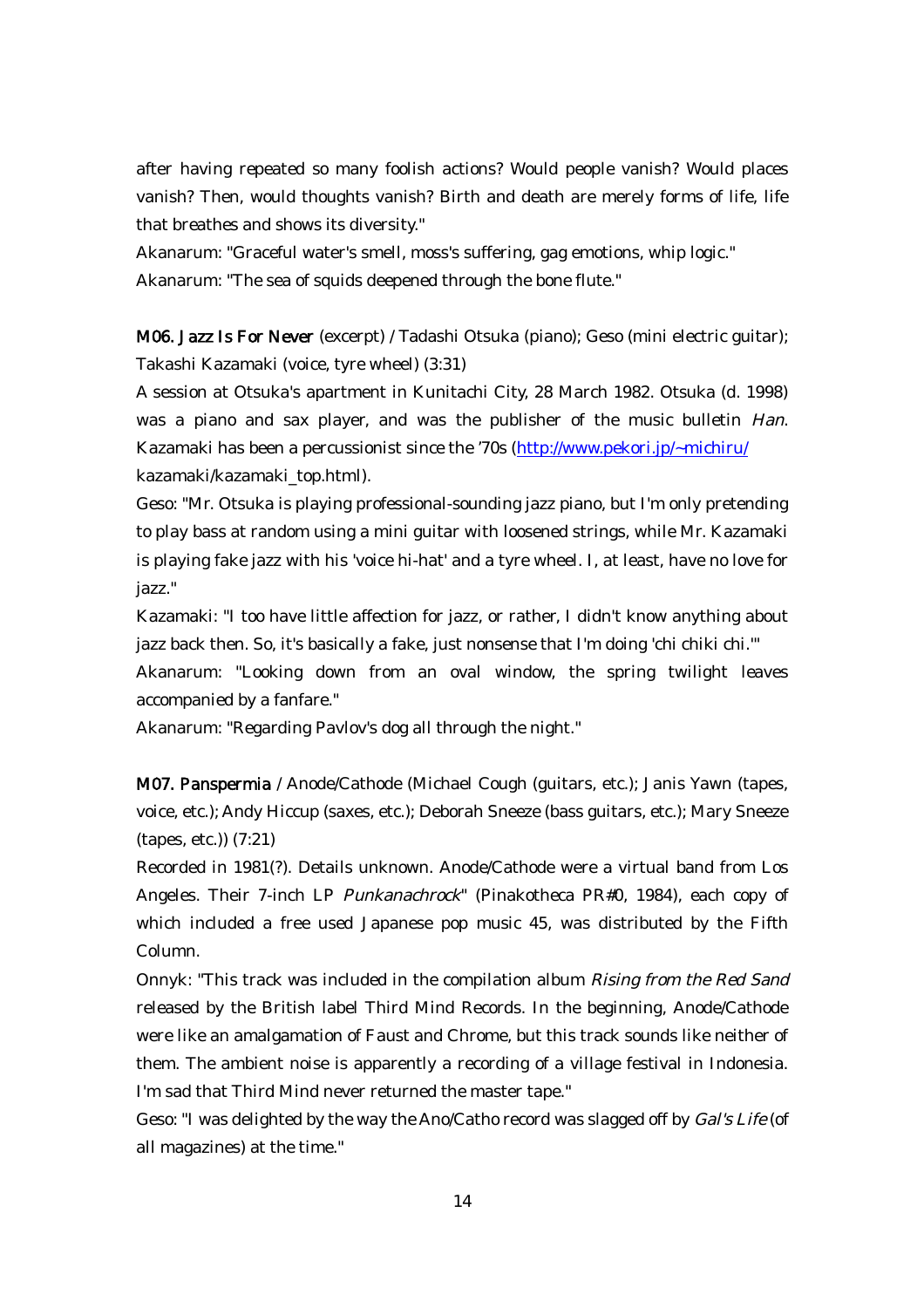Akanarum: "Has the statute of limitations run out yet on the crime of genetic engineering that you and I committed in the laboratory on Wednesday?" Akanarum: "A head sees and praises a sharp tongue and tofu."

#### M08. Idiot Cloud / Kumio Kurachi (words, music, instruments, singing) (4:08)

Multi-track recorded by Kurachi himself in the first half(?) of 1988. It appeared on his solo album Mikeneko To Jinmenso (homemade cassette) in 1988 and on the split mini album with Geso Loving the Obsolete Words… the following year. Kurachi, from Fukuoka Prefecture, played in Tokyo from 1985 to 1989 and returned home thereafter, and still energetically performs live shows. Although he sometimes plays with a band, he is primarily a singer/songwriter. In 2002, he won the championship in the second poetry boxing contest organised by the Japan Reading Boxing Association.

Kurachi: "I recorded this with the award I received in a contest (a coupon for free use of a recording studio). Mr. Suguru Yamaguchi, a former member of Expo, engineered and mixed it. At the time, I had a job in a funeral business and got an idea about this song when I was watching the smoke and clouds at the crematorium. The song is very difficult to play and sing by myself or even with a band, and the recording of this was realised by programming and sampling from helpers. I think it was then that I was invited by Geso and Kinno to take part in the split album. I sometimes listen to this recording, and I feel embarrassed by my singing ― I had Hikashu and Kate Bush in mind."

Onnyk: "This is a great track on the Loving the Obsolete Words… album. At that time, Geso and Kurachi were making very interesting songs, and that inspired me to produce the mini album project. I like all the tracks on that album."

Geso: "In my opinion, this is one of his best."

Akanarum: "Meandering, swinging a flask in the rainy-season sky, likely to dislike anything and everything."

Akanarum: "Run, the cart of honeyed words, with eternal fire loaded on."

M09. Heavy Moon / Wolfgang Wiggers (voice, synthesizer, etc.); Onnyk and Seiichi Nakatsubo (rhythm tracks) (4:36)

Recorded in 1982(?). The layered sounds were created from cassette tapes exchanged by mail ― an attempt dubbed "distant session" by the Fifth Column. Wiggers was at the time in a band called Kastrierte Philosophen (who have released at least an LP, a 12-inch single, and a CD).

Onnyk: "This is a multi-track recording that was realised through the exchange of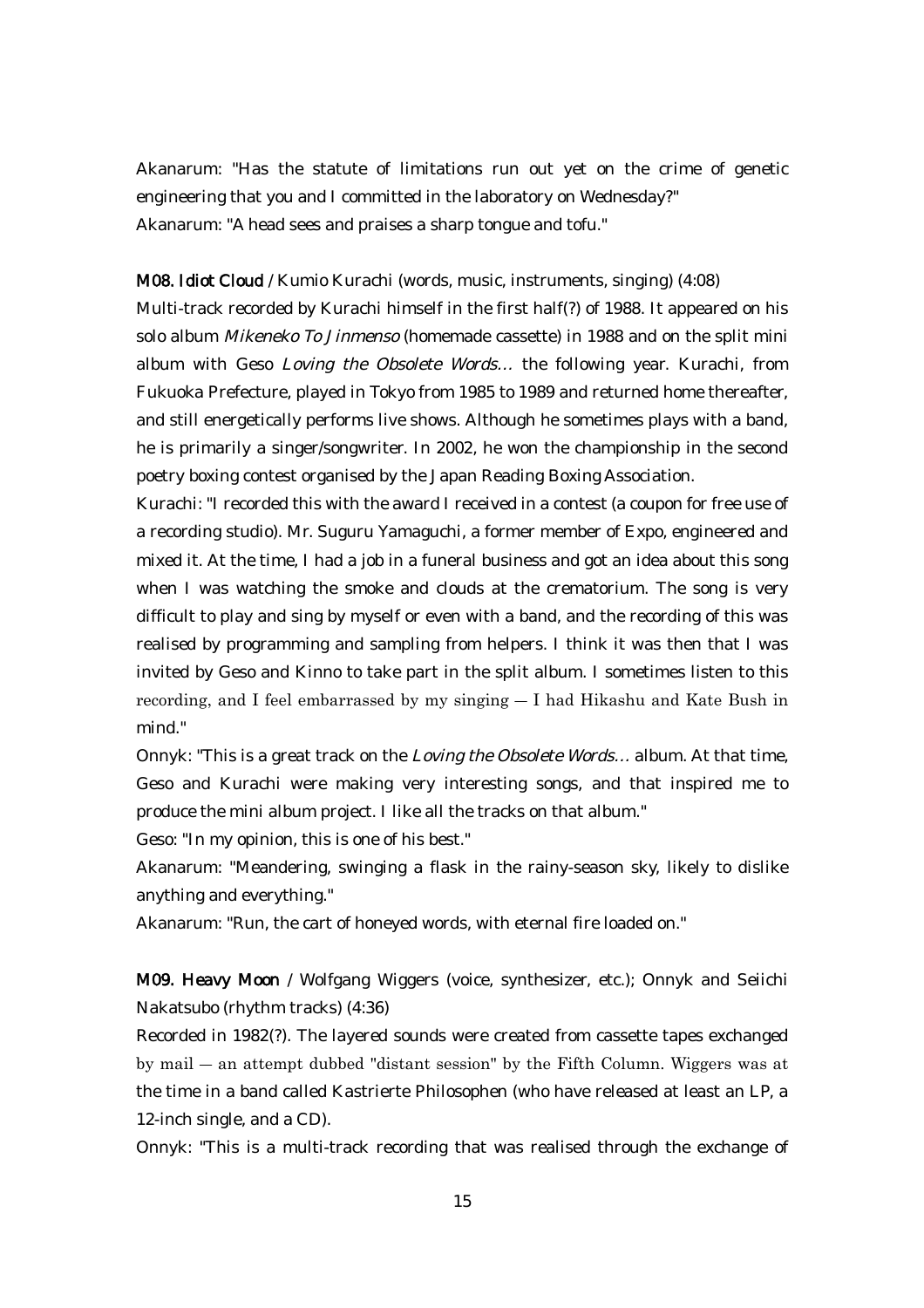cassette tapes between us and Wolfgang Wiggers in Germany. The rhythm tracks were done by Onnyk and Nakatsubo, and Mr. Wiggers put voices and synths over them. This way of making things was very popular back then!"

Akanarum: "Short of something somewhere, confine calm and waves, always facing each other, in the myth."

Akanarum: "Atoms have no names, how lonely it is."

M10. Flowers / Geso (music, programming, singing) (words by Tadashi Tsukimoto) (3:07)

Multi-track recorded at Geso's Suginami-ku apartment in January(?) 1990. Remix of the track on the Fifth Column tape "The Omnibus". Tsukimoto, who wrote the words, is a "broken" singer/songwriter. He has released a CD entitled Datte Mo Ame Dayo, Sunshine Girl (Kinakotake Records Kinako-101, 1997) and many cassettes.

Geso: "I can write my own songs only when I feel blue, but it's pretty enjoyable to put music to someone's lyrics."

Akanarum: "At dawn I try rolling on my tongue the parting shots that I never used after all."

Akanarum: "Some day the ghost of a woman who died of difficult delivery may become a tip of a dream."

M11. Youth in Asia (excerpt) / Takashi Kazamaki (percussion, voice); Geso (bottles, junk, straws) (2:21)

Recorded live at club Apia in Shibuya-ku on 26 March 1983.

Geso: "I think this was during the Duo Improvisation series organised by Kazamaki. Because I had developed a dislike of musical instruments around the time, I took only some junk to the club."

Kazamaki: "The sound of the drum, 'don don doko doko,' is extremely coarse, and in that I can only see my youth, but it's certainly me."

Akanarum: "A rosy setting sun stretches on the indigo sea where a hedgehog and a piece of cheese hold each other, wwwwhhhhyyyy."

Akanarum: "Sea cucumbers in a dream dream of flying fish flying."

M12. Stretch Fruits (excerpt) / Geso (mini synthesizer, mini electric guitar) (2:05)

Recorded live at Strange Fruits on 19 December 1981. The club was located around Tsurumaki Spa (Hadano City, Kanagawa Prefecture). Extracted from the trio session with Takashi Kazamaki and Yatasumi Kindaichi. The latter was an enigmatic artist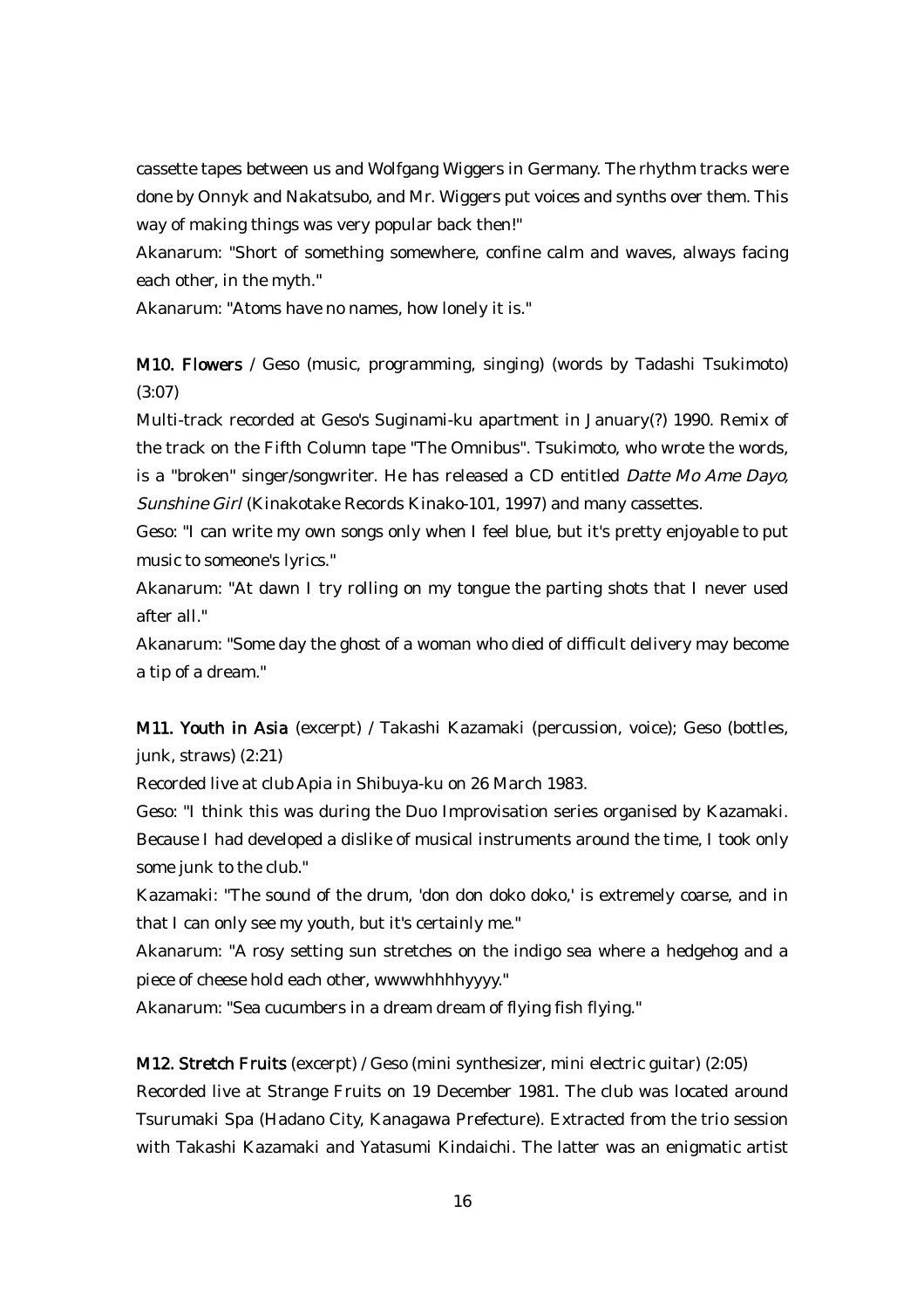who played cello and sax.

Geso: "It was quite late at night, and I think the performers and audience were almost asleep or drunk."

Akanarum: "With the name of a butterfly in love standing, sorrow at the pathos at the moment of a serious snap in temper."

Akanarum: "On a moonlit night, a Buddhist monk hangs himself in the garden."

M13. Klumina / Ice 9 (Toshiaki Tozawa (electric guitar); Maki Iisaka (electric bass guitar); Onnyk (soprano sax); Seiichi Nakatsubo (synthesizer, Roland string organ)) (3:38)

Recorded at Tozawa's apartment in Morioka City in January 1982.

Onnyk: "A masterpiece. Tozawa, the core of Ice 9, remixed the original session tape when it was first released on cassette by using just limited equipment and a TEAC 244. We played the song live as well. It was recorded early, at Ice 9's highest point, when we were largely a studio band. After this, our sound changed to play live, with Osamu Ito taking up the rhythm box and Minoru Nakamura on bass. The title came from [a phonetic rendition of] Mr. Nakatsubo's telephone number."

Akanarum: "No longer tolerating Sartre's night dreams recurring, the passage of spring is lamented over, where a posthumous Buddhist name stands."

Akanarum: "Yet-to-be-born twins are asleep in a water station."

M14. Les jeux et les hommes / Onnyk (amplified soprano sax, guitar pickup, cans, etc.); Geso (electric guitar, mini synthesizer, cassette recorder, pigeon whistle, hourglass, etc.) (13:50)

Recorded live at the Duo Improvisation Workshop organised by Takashi Kazamaki at the Yokohama Oo-sanbashi Pier. The event took place on 20 and 21 March 1988, with 27 duos participating. This improvisational piece, the second performance on the second day of the event, was played according to diagrams, a motif taken from the categorisation of games in the book Les jeux et les hommes (Man, Play, and Games) written by Roger Caillois.

Onnyk: "Listening to it now, we used a phrase from a famous TV commercial song. I wonder how that happened. I remember, though, that the things we were supposed to do changed very rapidly (although it was our decision to do so), and we were seriously busy."

Geso: "We were quite tense playing, but the audience laughed at us. Some people thought we were using a sampler, but we were just repeating the process of recording,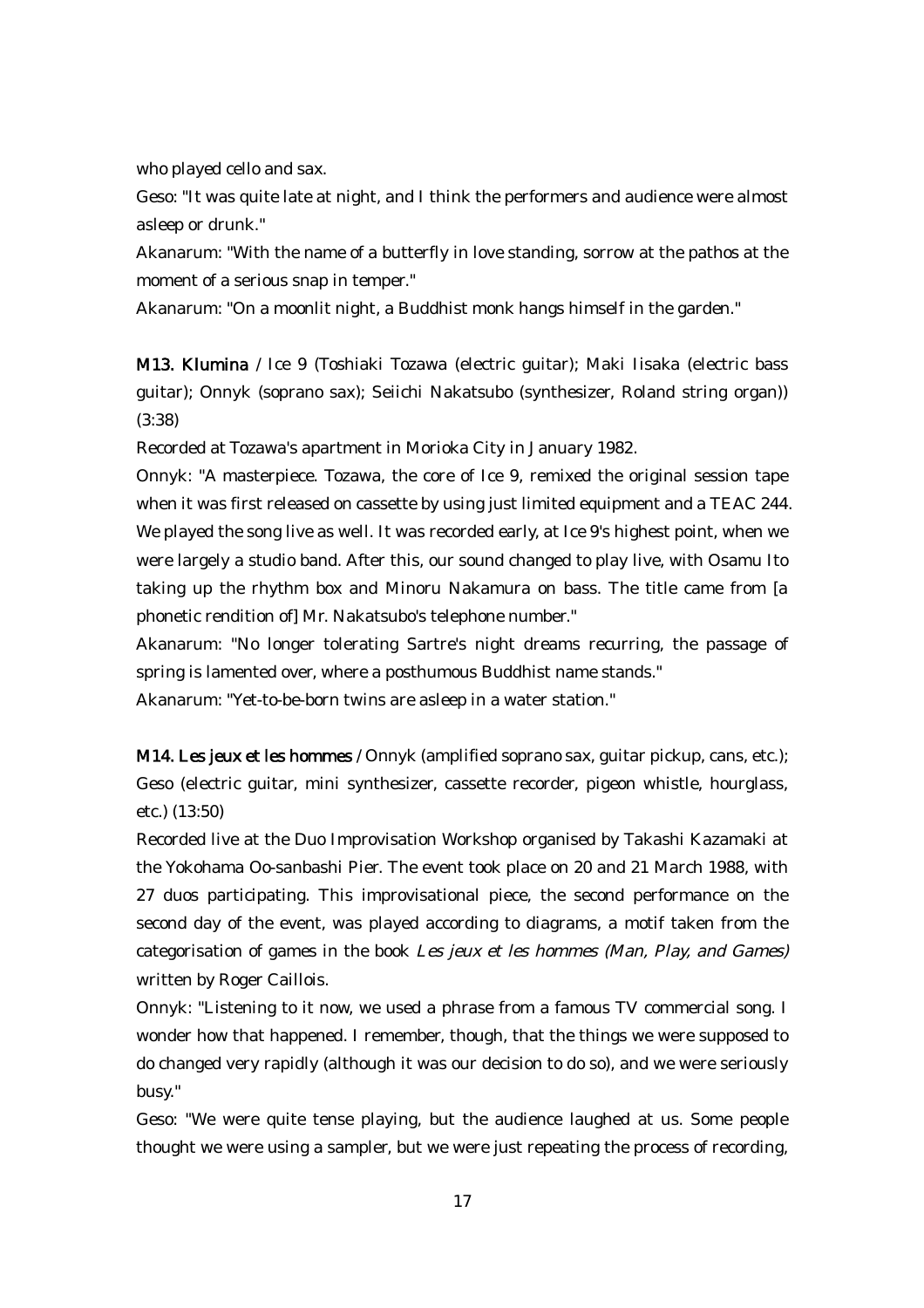rewinding, and playing tape. Generally we played low-tech, low-fi, and low-cost." Akanarum: "Is what lies between the gap of loving yourself and loving others a real image when looked into in confusion?"

Akanarum: "Playing with sand in the starry night full of dark stars."

## M15. Tutor Loop Part 2 / Geso (tape loop manipulation) (0:30)

See M01.

Geso: "It may sound like it's the same as track 1, but it isn't. There's nothing that's the same."

Akanarum: "Springtime, when rocks relax, is far away; crush the false images of youth that are green and full of hope."

Akanarum: "Sit back and see later, deep in thought about our encounter."

N.B.: Akanarum's poems are taken from his Moronic Tanka and Haiku series. They may or may not relate to the descriptions of the tracks.

**Lyrics**

# M04. Here They Come

They find our time of birth beforehand Here they come To buy our place of birth The good and the average, the deformed and the aborted All are articles for sale, so… You'd better start swimming, or you'll sink like a stone You'd better start rolling, or you'll gather dirty moss Run, don't walk any more. Run for… Here they come To buy our time of disappearance, too. M08. Idiot Cloud (Sorry, untranslatable.)

## M10. Flowers

Ate a pumpkin So good I wept and slept Mother brought a bouquet home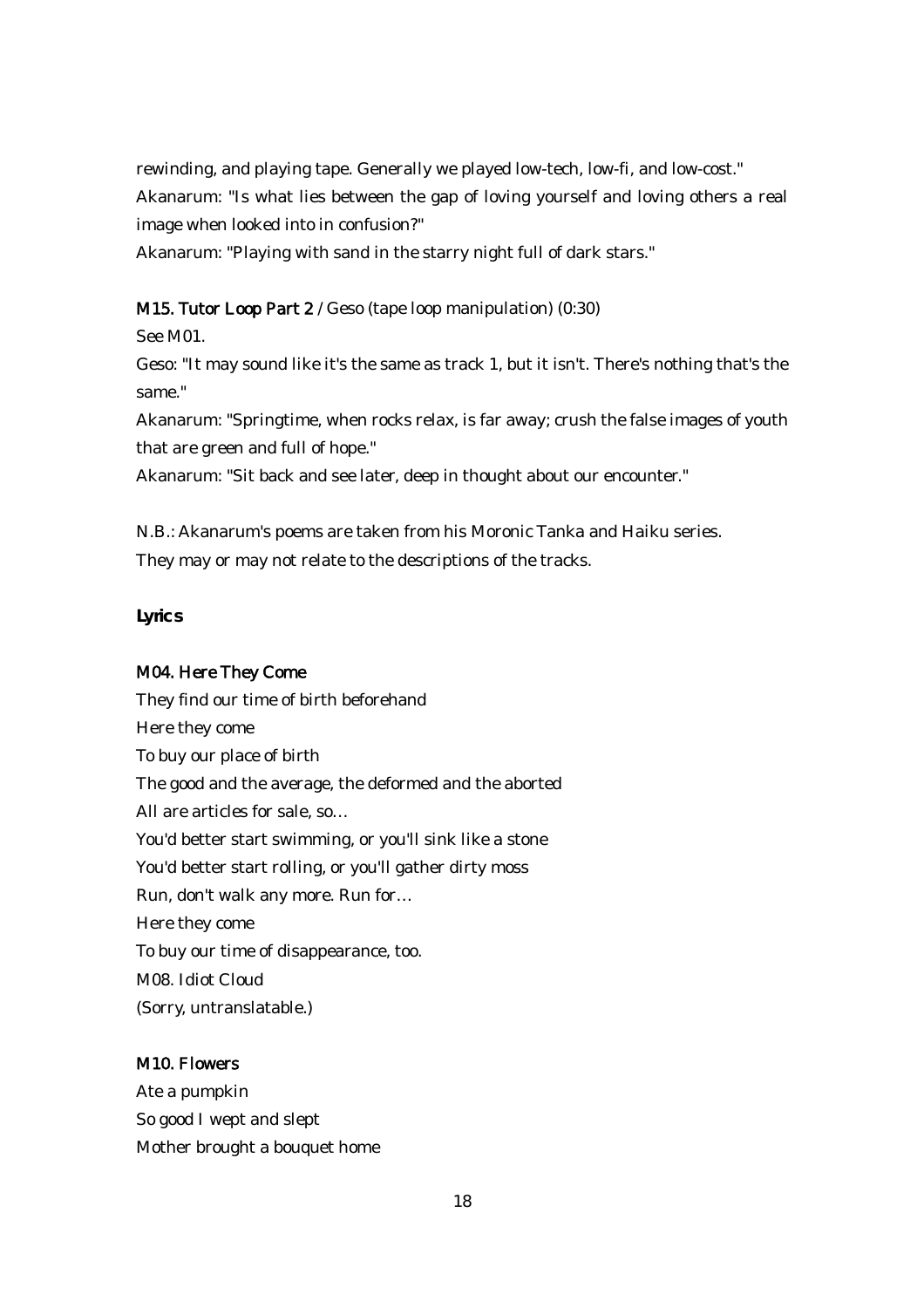Flowers, you are dying soon Flowers, you are so beautiful I too someday will be buried as bones And disappear into the earth of the flower garden So 'til then I too will keep buying bouquets and letting them die Flowers, wait 'til the day comes Flowers, you are truly beautiful.

**Senugawa: The Unfortunate Yokozuna**

#### ● Senugawa's Retirement

Senugawa, from Paris, France, was the first white rikishi (sumo wrestler). He was also the first white yokozuna (grand champion), the highest rank a rikishi can achieve. A mere 23 years old at the time, he looked charmingly naive with his nice smooth white skin, rich blonde hair, pale blue eyes, and shy smile. Much was misunderstood, and one sumo magazine described him as "Tarzan in the circular jungle." Contrary to his appearance, he often drew a cheer from the spectators with his excellent mixture of hard and soft strategies and the exciting throws thrust from his 6-foot, 9-inch body.

It is not uncommon these days, but back then people had never heard of a French rikishi. At first he had the shikona (fighting name) of Tomoesato, but he changed it to Senugawa three years later when he was promoted to an ozeki (second highest rank in sumo).

He was popular, but also received criticism. When he was told by the Sumo Association to dye his hair black, he rebuked with, "I could dye my hair and tan my skin, but what could I do about my blue eyes?" They backed off in the end. The present Sumo Association remains silent about this incident, but to this day they still don't allow rikishis to dye their hair brown (now a popular fad among young Japanese). Their official reason is that the dye doesn't go well with the colour of the pomade used in rikishis' hairdressing, and, before retirement, Tomoesato/Senugawa mail-ordered from France the type of grease paint used by theatre actors. "I would like a popular hair designer to do my mage (rikishi hairstyle)," he once said. "Mage is fashionable. It's a pity that only sumo wrestlers have it."

When Senugawa suddenly announced his retirement, people speculated about the reason. Couldn't he get used to Japanese society with all of its traditions and rules? Relationships with women? Relationships with men? There were rumours, but the truth was not known.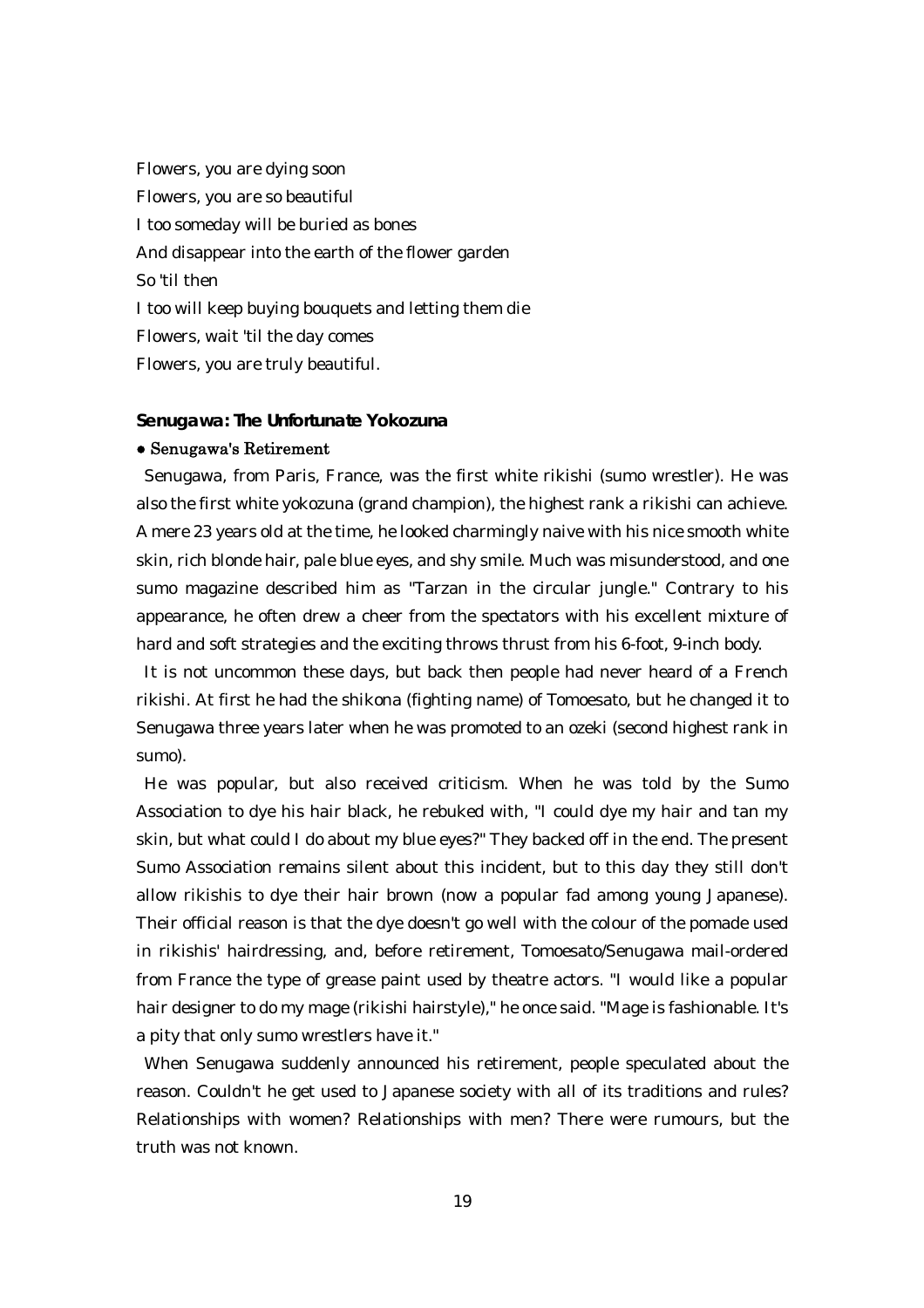No one could figure it out. The real reason Senugawa suddenly gave up his job was something of a nature that he could never reveal to the mass media: he had contracted a disease.

The story goes back two years prior to his retirement. During a Kyushu basho (tournament), Senugawa was served rabbit stew at a patron's party (like many other French people, he loved rabbit meat). It appears that, not being able to wait any longer, he ate the rabbit meat while it was still not well cooked (this was only an assumption, but the meat was the only possible cause of the disease).

It was probably Senugawa himself who first noticed something unusual about his body. Four months after the Kyushu basho, he was secretly hospitalised at St. Marianne Hospital and received a detailed examination. He was diagnosed with heartworm disease, and it was in a fairly advanced stage. He was immediately given antibiotics, which barely prevented the disease from developing into elephantiasis and internal disorders.

Why didn't the doctor in charge of the rikishis' healthcare notice Senugawa's condition? Two rare factors ― one that he was white and the other that the disease was caused by a parasite that was supposedly extinct in Japan ― may have contributed to the doctor's failure to discover it. In any case, it was too late for Senugawa.

Soon after announcing his retirement, Senugawa was seen in early winter at Narita Airport downheartedly leaving Japan, with his enlarged testicles slung over his shoulders.

Nobody knows what became of him after that.

#### ● History of Senugawa (from a newspaper interview)

Remember the Grand Sumo Paris Basho? It was at the World Expo in Paris, when thirty-plus rikishis travelled to France and displayed their great grand sumo. The event was broadcast in Japan over two nights, on an NHK special programme entitled "Grand Sumo: The National Sport That Flew to the World."

On that show many of you must have seen a cute blonde boy, who looked as if he were just out of nappies, step up into the sumo ring. His opponent was Konishiki, then an ozeki. The boy who fought Konishiki, nicknamed "Brown Heavy Battleship," was none other than Senugawa. Let us have Senugawa himself talk about this event.

― Do you remember the match?

Yes, I do. I'll never forget it. It was the starting point of my sumo career. Before I knew it, I was naked, wearing "lasagna pants" (mawashi, or a loincloth), and standing in the ring.

― Who did you fight?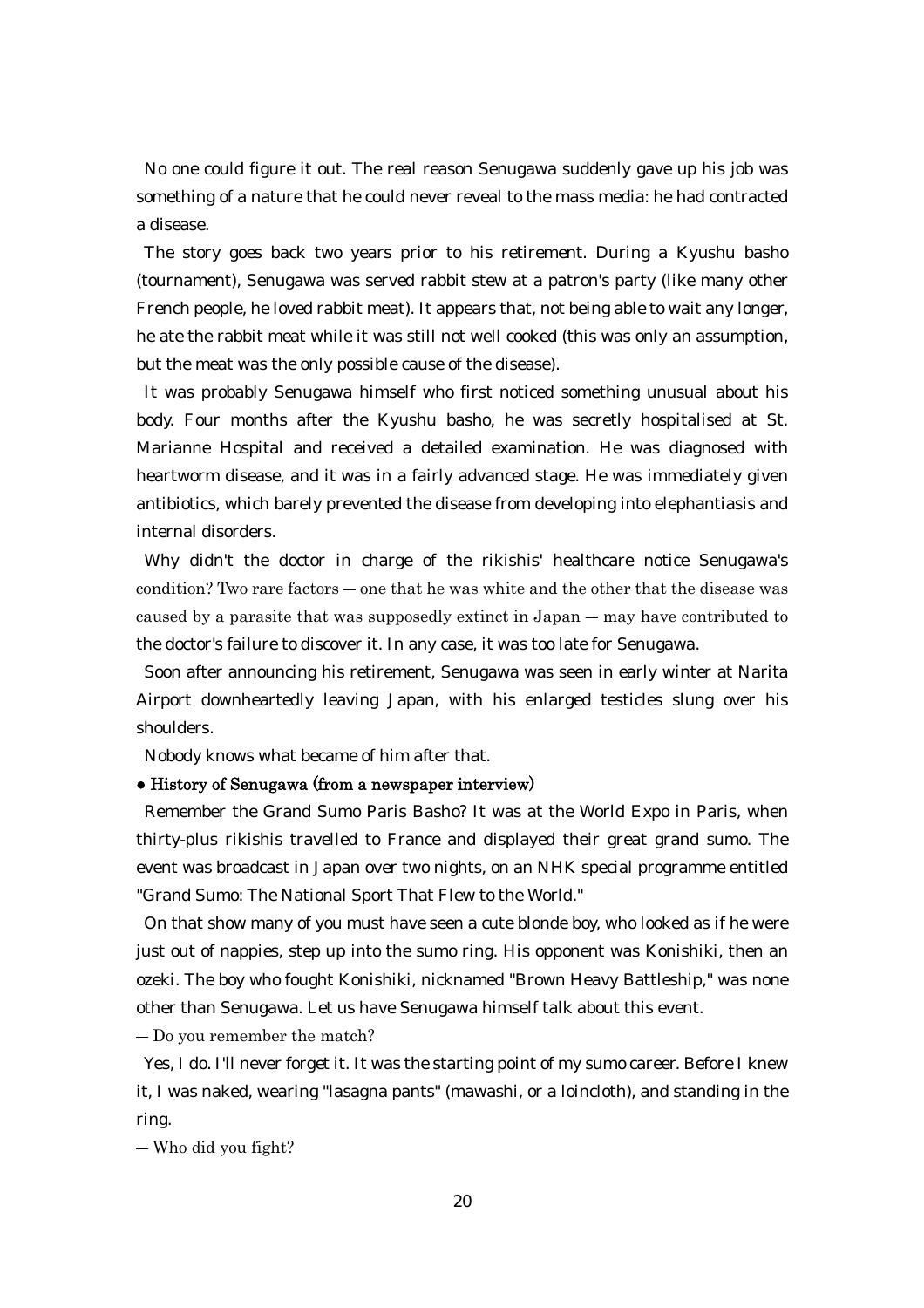Konishiki-san. I didn't know him back then. He was very big, black, and scary. Like an ogre, as his name says [laughter].

― You won, didn't you?

I heard "Hakyooo!" (actually "hakkeyoi," the judge's announcement meaning "ready") or something [laughter]. I dashed against him desperately, and he fell slowly. I thought, if he fell on me, I would be flattened [laughter].

When I heard the thud, I knew I had won. It was an impossible thing, but I was so happy. When I was about to step down, the judge, in a strange hat and a nightgown, who had shouted "Hakyooo!" [laughter], stopped me, so I turned back, and Konishiki-san was standing there. I almost cried, thinking, do I have to fight him again? The judge in a nightgown then told me to make a bow, saying "sumo begins with bowing and ends with bowing." Konishiki-san was smiling, so I realised that all this was a warm-up attraction, but I was thinking that I wanted to really beat Konishiki-san next time.

…

― What did you do to make yourself strong?

I applied for the army special corps.

― Special corps?

Yes, we have a two-year conscription during university studies. Don't you have one in Japan? In the first year we have basic training and general firearm courses, and choose either a heavy firearm or a sport combat course. I chose sport combat. In the second year we study aircraft and ship navigation, as well as land combat in detail. In my second year there was a choice between nuclear chemistry combat and special corps combat, so I chose the latter without hesitation. Finally, there was an option of practical combat for a month, which I took, although I had already taken enough credits. I went to Tunisia. It was tough because I was supposed to take Ph.D. exams for economics and folklore soon after my return to France. There is a song in Japan that goes "studying under the moonlight," and I actually wrote my thesis under faint light during the night and at dawn.

― …

[the rest is omitted.]

#### ● Resurrection of Senugawa

A year after his sudden retirement, the unfortunate blonde yokozuna Senugawa reappeared in Japan out of the blue, and opened a heya (sumo stable) as a first-generation oyakata (coach). The name of the heya was Monmarutorubeya.

What was he doing during the lost year, and where was he? Rumour has it that he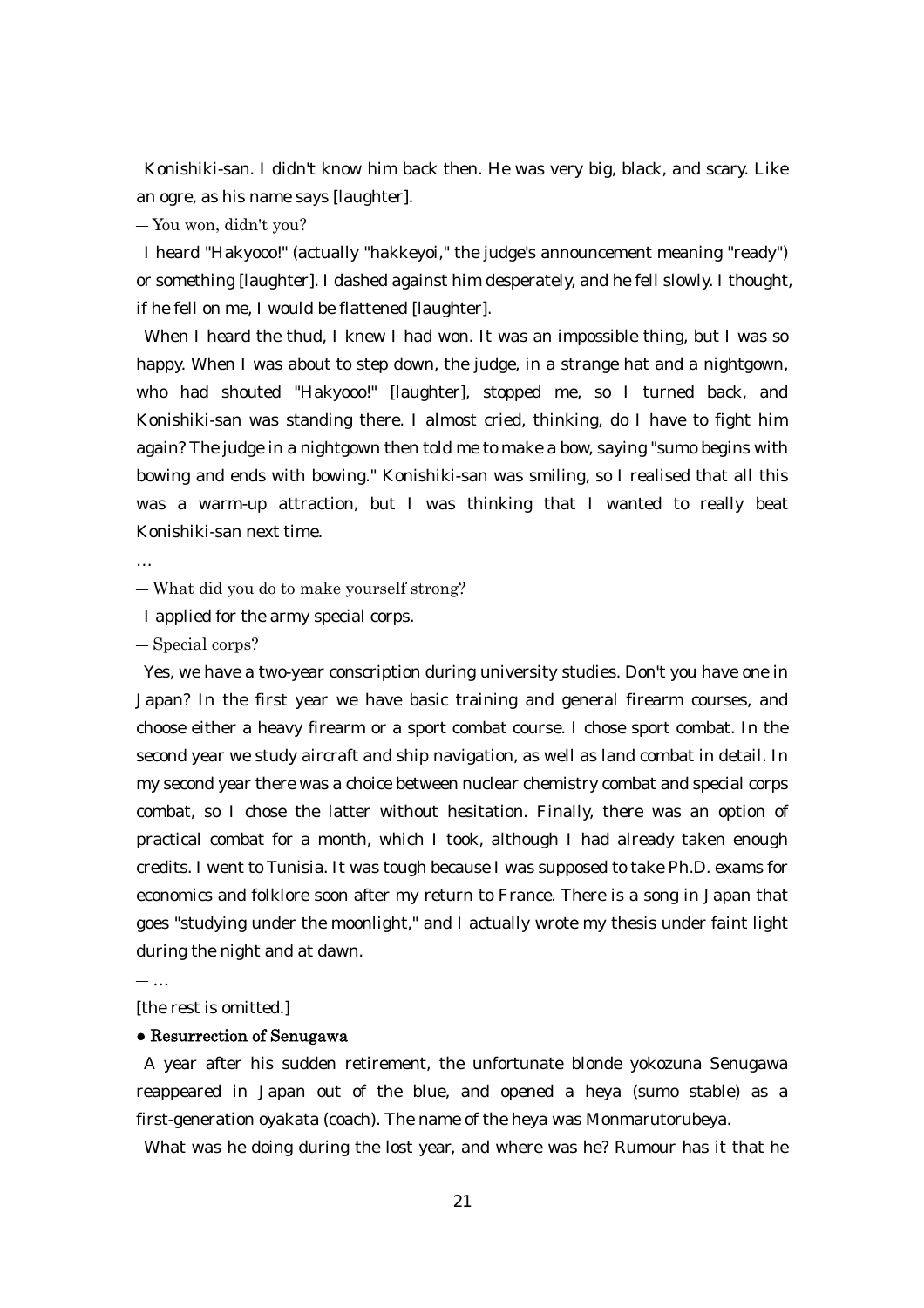stayed in the French territory of Morocco for a while, where he called on mates from his special corps days, trying to find young rikishi hopefuls.

In fact, all the heavyweights who are now leading rikishis in Monmarutorubeya ― Gaisenmon, Furan, Dogoru, Binteji, Basuchiyu, among others ― were brought in by Senugawa when he opened the stable. They made way for those who were to come to Japan, such as Shiraku, Yuro, Rakan, and Burubon.

Of course, not everything went swimmingly well at Monmarutorubeya. In the beginning, the stable, which was frowned upon by other long-established stables, who valued tradition, often was not allowed to visit those other stables to practise with their rikishis. However, they got support from Oshubeya, the other enfant terrible stable of the sumo world, whose rikishis are all from Oshu (the north region of Japan). Whether or not this Oshu stable had some affinity with the other Oshu (European) stable, the wrestlers from both stables practised hard day after day, and their roars swirled around the ring, in both French and the Tsugaru dialect. One might suspect this to be the origin of the fact that the Japanese spoken by rikishis from France has a Tsugaru accent. Their efforts seem to have paid off; Monmarutorubeya has produced many yokozunas and ozekis, and is now one of the most respected stables. No one refers to them as a novelty or calls them shokkiri (comic sumo) behind their backs any more.

The most popular wrestler in Monmarutorubeya is Tomoesato II, now a yokozuna renamed Gaisenmon. Even taller than Senugawa Oyakata, Gaisenmon easily lifts lightweight rikishis up and heroically throws them down. The second most popular is Maruseiyu, nicknamed "Papillon in the Ring" because of his sorrowful look, and who, unlike a rikishi, is small but uses quick and sharp techniques. Ginger-haired komusubi (the fourth-highest rank in sumo) Dogoru, aka Red Trans-Europe Express or Boiled Crab, whose body turns red when he gets excited. His unique tsuppari technique (series of fast-paced, open-palmed thrusts) , apparently adopted from the martial arts, has the strength to resist the opponent approaching him.

The funny one is Koronban. His sumo rank is low, but his prowess in chanko-nabe (traditional sumo dish cooked in a large pot) cooking is top class. While he still takes sumo training, he teaches patissiers at a stable-run chanko-nabe chain called Senugawa. "Oy've long been called konro-ban (person in charge of kitchen stoves). Looks like it suits ma nature. Oy may not become strong, but am happy as long as Oy can stay in the stable," says Koronban, with a Tsugaru dialect.

If you are a sumo fan, you must know about Monmarutorubeya's famous chanko-nabe. Before his retirement it seemed that Senugawa couldn't get used to traditional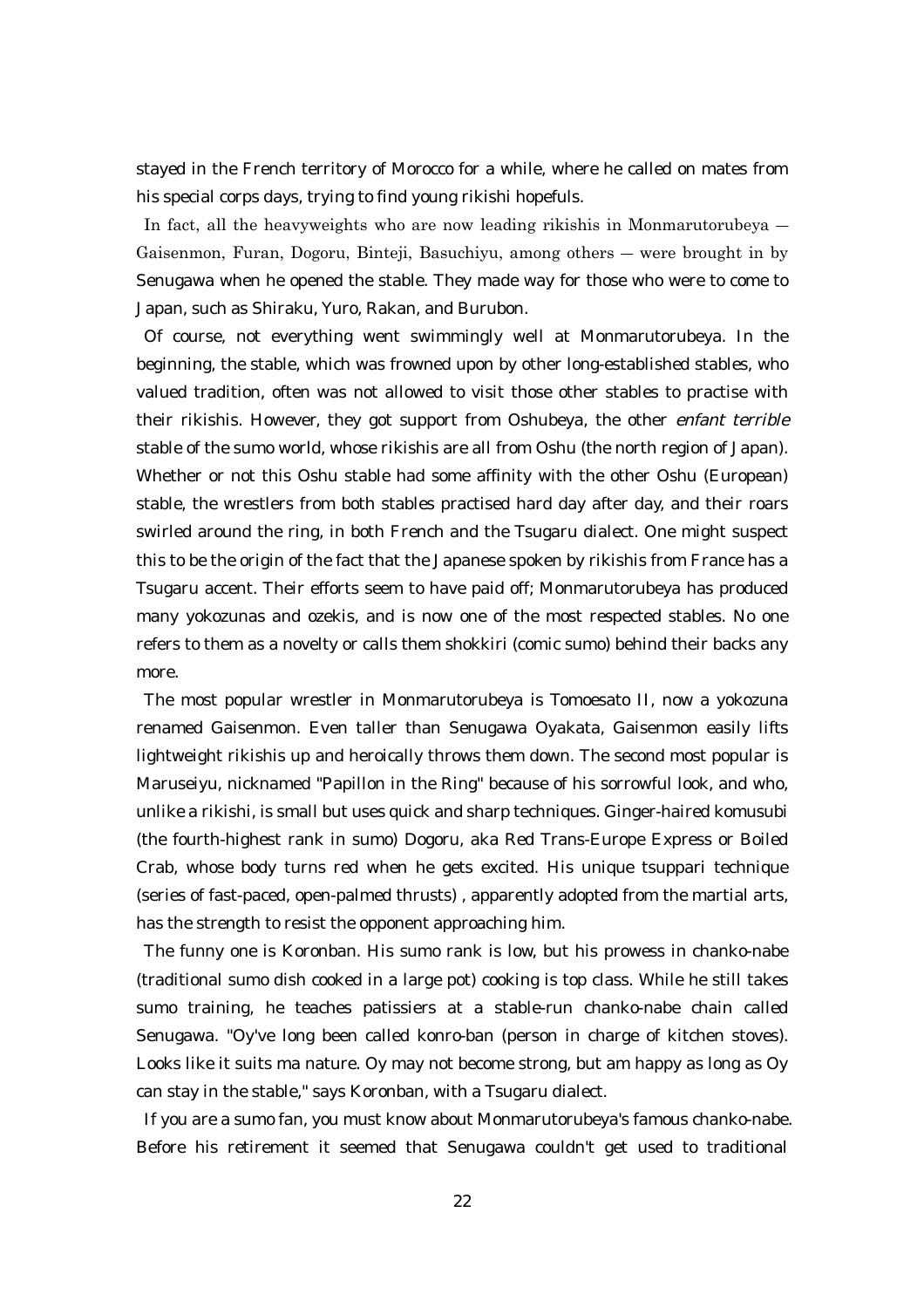Japanese chanko-nabe, and after he earned his fame, he often ordered French dishes from a hotel. Now he has three chefs invited from France and enjoys real French cuisine as chanko. Although the stable is too busy to serve it as a full-course dinner, it offers a dazzling array of dishes as a buffet, including meat pie with ris de veau, pate de foie gras, pheasant casserole, oysters coquille, Oma tuna escabeche, as well as in-season vegetables and egg salad, with a big pot of pot-au-feu or lamb stew as the main. For dessert, they can eat as much cheese and cake as they like. It's a different world. The only dish that is not served here is the famous French country dish with rabbit. The reason, they joke, is that rabbit is not good for rikishis, who should not be cowards. But only a reader of Senugawa's story would know the real reason.

The end.

Note: In the original Japanese text, many of the names of the rikishis, such as Senugawa, Dogoru, and Basuchiyu, are phonetic approximations of French names, such as Seine River, De Gaul, and Bastille, in kanji characters.

Note: The main title of this album is a lie. The boss of Alchemy was listening to us.

English mis/translation by Shigemasa and Cindy Fujimoto

-------------------------------------------------------

**Re-mastered additional tracks**

In addition, Geso's original songs, out of "Personal Sound Effects (PSE)" series of an almost monthly coterie cassette mentioned in "Introduction", is included here. For this series people were asked to submit arbitrary recorded materials without limiting contents or length, and then Geso had edited them in one cassette and give it back to each participant. They were free to bury, dub or give that away. There had been total of 42 cassettes produced, and its participants counted up to 11 at most and the least was 2 at times, which made the total number summed up to be 193. This project cannot be open to the public as it has originally been due to the silence to copy right.

M16. Waza- Uta / Geso (words, music, programming, singing) (2:12) Included in PSE No.9 (circulated in August, 1986).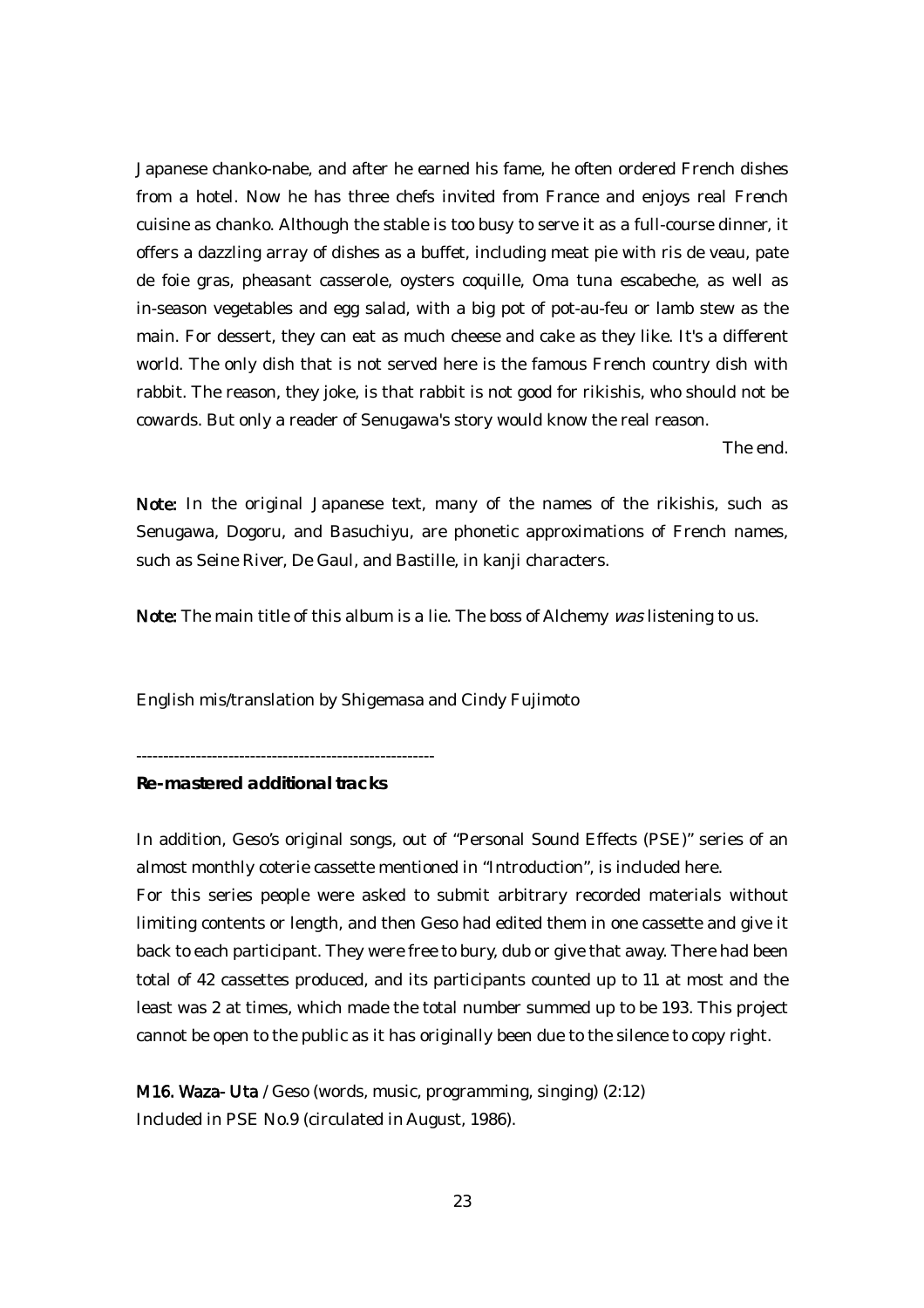M17. Rough/ Geso (words, music, programming, singing) Included in PSE No.16 (circulated in May, 1987).

M18. Folk Song/ Geso (words, music, programming, singing) Included in PSE No.14 (circulated in March, 1987).

**Lyrics**

# M16. Waza- Uta

Speak continuously without a break/ About feet, stones or cow / Keep speaking though getting tired of listening / I cannot stop though I get tired of speaking

Keep touching in a roundabout sort of way / About tomorrow, sweat or there / My fingers are still full of energy and keep searching / I cannot stop though I am tired

The rain drains into the earth/ want to go for an invitation but not being successful/ In the sleep that won't last/ keep chasing the person from long ago

I remember the old lies / or the old dream gone with rotten smell on a ship/ Please be prepared and keep waiting/ I just cannot be awaken though I get tired

# M17. Rough

I want them to treat me roughly/ want them to treat me rough/ Like they tan the leather shoes / tap-tap-tap-tap, I want them to hit me

I want them to treat me roughly/ want them to treat me rough/ Just like the livestock heading to a slaughterhouse/ I want them to brand me that never disappears I want them to treat me roughly/ want them to treat me rough/ In the refrigerator of a butcher/ Skin me, hang and exsanguinate me

I want them to treat me roughly/ want them to treat me rough/ Like chopping onions or cabbages/ crunch crunch crunch crunch crunch crunch crunch crunch/ crunch crunch crunch crunch crunch crunch crunch crunch/ crunch crunch crunch, I want myself to be cut in pieces

I want them to treat me roughly……

# M18. Folk song

Hallucination I can see when I am sober/ A dog killer carrying a raggy sack on his back/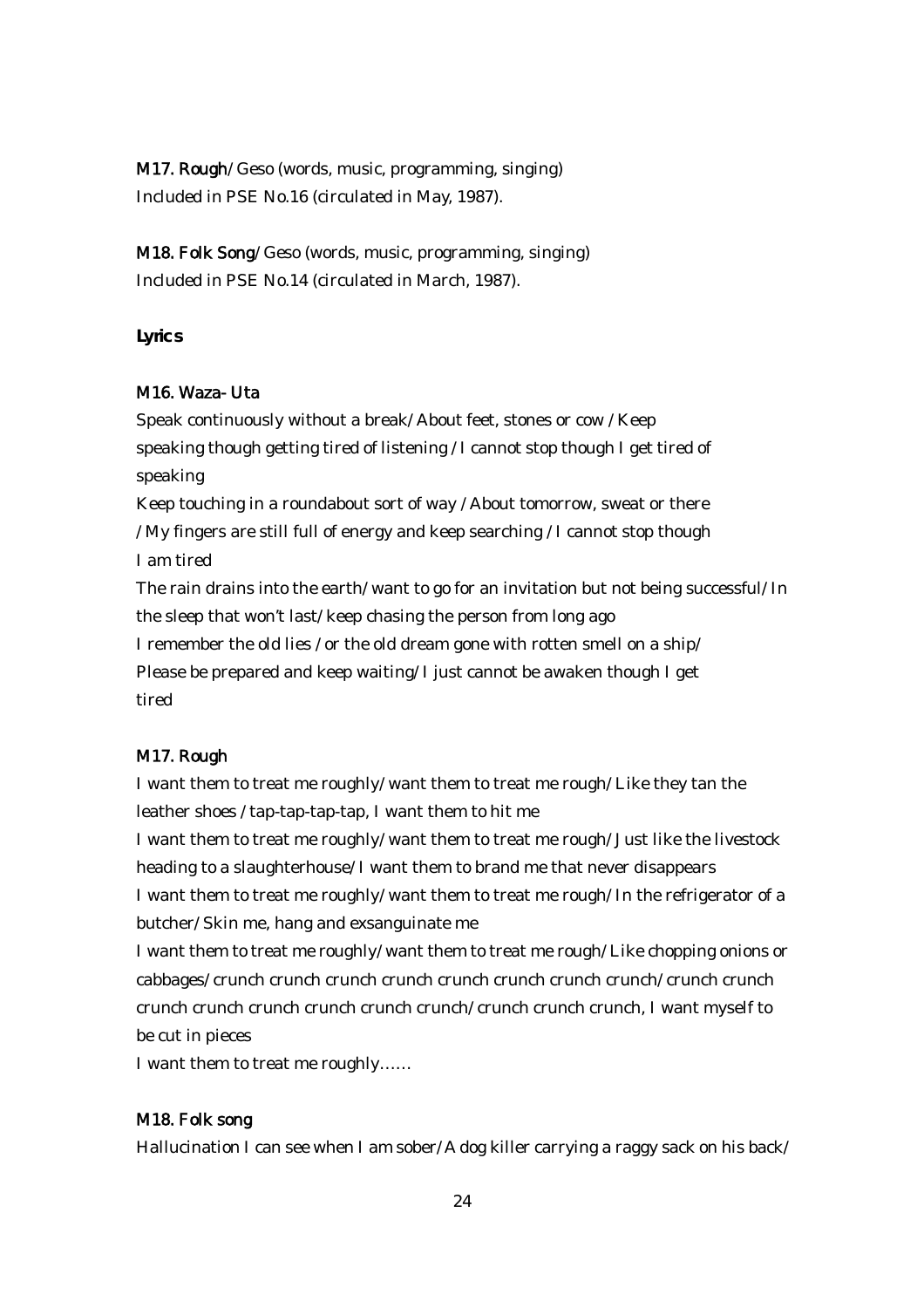It is the right leg I start with when walking/ The possessed present is long gone I don't want to do anything meaningless/ don't want to do anything meaningful/ never thought of meaning, but/ All of those are the true self

All the comfy things never last/ When they do last, it is disgusting/ stop memorizing/ stop expecting…

Hallucination that disappears while I come/ A signal fire of a charisma's funeral/ spirited away (kamikakushi), those kids at alters/ Blindfold (mekakushi) that is left for last

I don't want to do anything meaningless/ don't want to do anything meaningful/ never thought of meaning, but/ All of those are the true self/ All of those are the true self/ Are all of those the true selves?

English translation of the advertising strip and additional note by Keiko Higuchi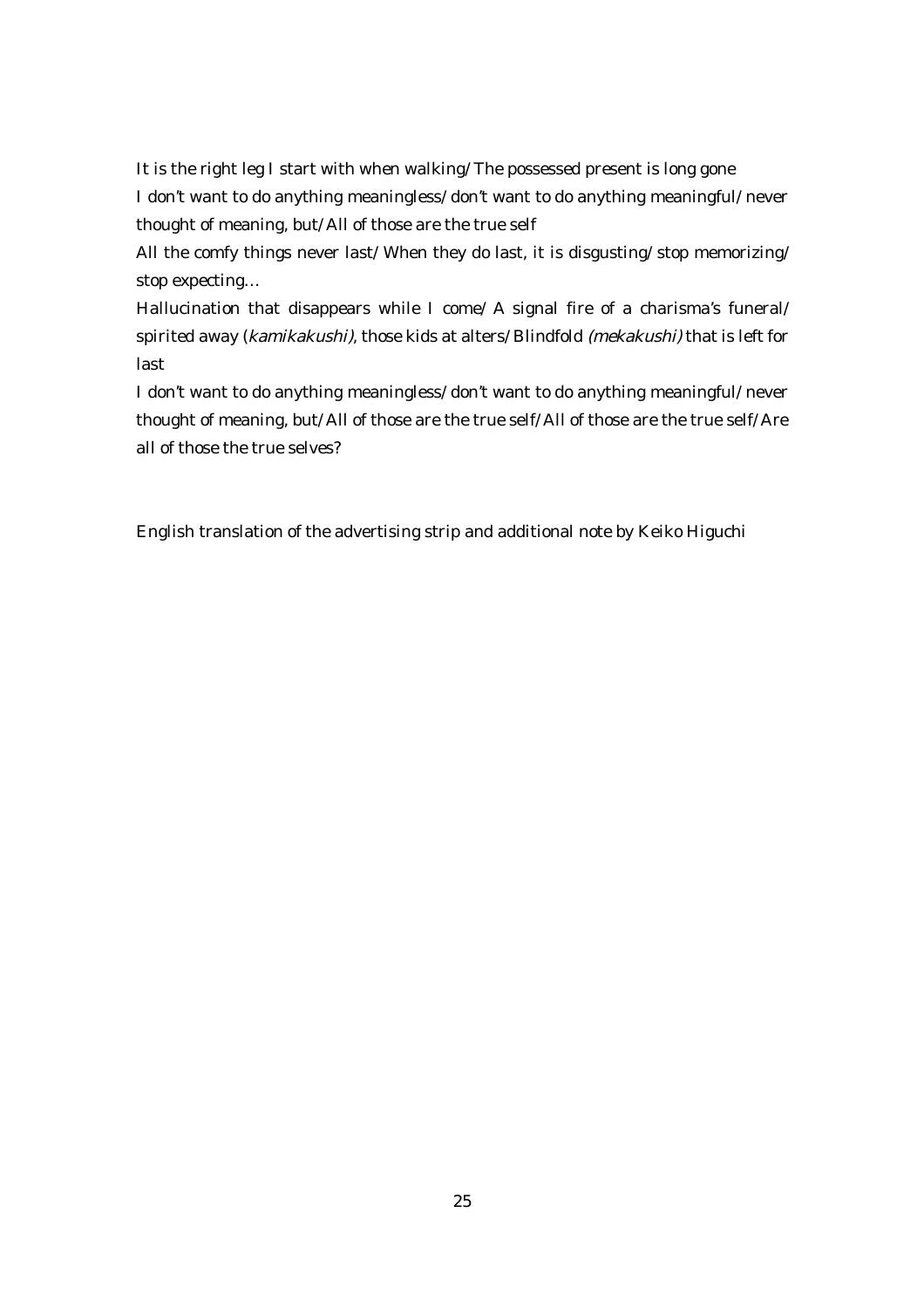# DISC 3 **The Boss Can Only Go So Far / the Fifth Column**

#### **Introduction**

This work is the last of the trilogy of the Fifth Column's "Boss series", and also their performance documents in the '90s.

Originally Alchemy Records were to release it, but now that it is included in this box. Therefore, we'd like to note that this "Boss" we mention here refers to Mr. Jojo Hiroshige of the Alchemy Records.

The performances in this period were mainly of Onnyk and Geso's individual solo works and not much of other collaboration involved; however, the Fifth Column, itself, has never vanished. It just got so rare to be called by that name. Onnyk has participated in various bands and sessions around his local Morioka area, and Geso has continued to work with a band in Tokyo up till the 21<sup>st</sup> century.

**Track Notes**

The line at the end of each track is taken from Akanarum's Moronic Tanka series and does not deeply relate to the content.

## M01. Perupi / Geso (sound collage) (0:30)

Recorded at home around 1992.

Geso: "This is a realized example of remix in the brain."

Akanarum: "When I blow trumpet hard at dawn, the idea of Plato appears ..or not appeares."

M02. Free Style Skill / Mezotman [Kentaro (singing); Jin Yamaya (electric guitar); Taku Hirose (electric bass guitar); Masachika Obara (drums)] with Arata Takahashi (sitar); Onnyk (alto sax) (2:36)

Mezotman is a rock band, excel at a very sharp performance. This track was recorded in 1998 at "Jive", the studio supported the Morioka music scene. "Choke Stream" where Onnyk played sax on is included in two-30minutes cassette albums. The band later broke up, and its members are separately working in different bands.

Onnyk: "It was how N'Tu of M03 was established.'

Akanarum: "Tomahawk does not care (know) about the loincloth of an Indian, who is on a flying horse without a saddle, screaming."

M03. Untitled / N'Tu [Masachika Obara (drums); Hiroshi Endoh (electric bass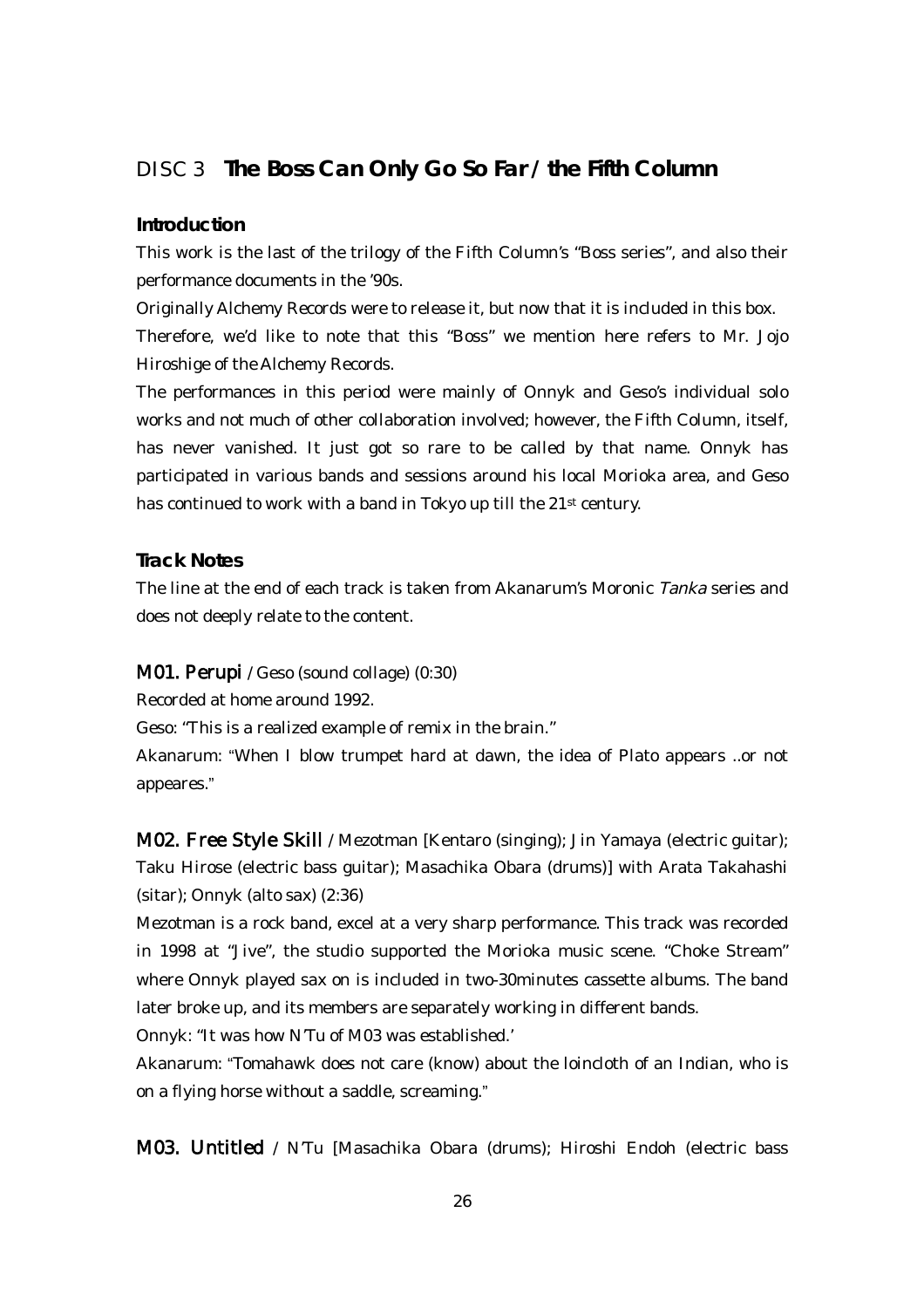guitar); Arata Takahashi (electric guitar); Kaz (electric guitar); Jin Yamaya (electric guitar); noizu (percussion, trumpet); Onnyk (percussion, flute, tenor sax, slide whistle, steel drum, voice). Electric guitar players were alternative.] (10:00)

N'Tu means "spirit" in Kiswahili. It was a 8-piece band like a tribute to the Electric Miles and played out quite often for a period of time; however, they stopped playing after 2 years due to the leave of members. They made a come-back in 2012 with some minor changes in members, but they haven't been playing much. This track has been edited from some shows in Morioka in 1999 by Onnyk. What Onnyk screams is not in Kiswahili but Morioka dialect.

"I have made even more connections with this band." (Onnyk)

Akanarum: "I'll write the saga of the chef Gribambaribamba, endless and meanless."

M04. The Station Named Sadness / Chiyo's [Mikihito Nagai (electric bass guitar); Geso (electric guitar and singing); Yasufumi Mizuki (drums); Wakame (keyboard)] (4:17)

Chiyo's was a garage-sound band doing some songs. It has been established in 1988 by Geso, when he had joined the project run by Shuichiro Fukumi (sax and electric bass) named "Gishin no Kai", with the condition to "do songs of Chiyo Okumura". After Fukumi had left the band, they had made some changes in members and have been continuing playing though not so often. They have released 2 CD-Rs of their live performances in 1999 and 2000, apart from the recording included in this CD. This track was recorded live at "In the Height of Summer" in Ogikubo on August 26th, 1995. Geso: "This is the song belong to Reiko Oshida whom Fukumi once recommended me." Akanarum: "All those sorrow of forgetting sorrowful memories don't bring any tears even you weep so hard. "

M05. Untitled / Charivari [Osamu Kanno (piano); Hiroto Satoh (drums); Onnyk (tenor sax)] (9:57)

The quartet named Bel Abedon, established by the Manga artist in Morioka named Osamu Kanno, turned into this trio "Charivari" after Tatsuo Nakashima (electric bass) has left. They believed in the powerful play of free jazz and have performed with Peter Brotzmann, Charles Gayle and more. This track has been recorded at the jazz bar "Five Pennies" in Morioka, 1998. The venue has been taken over by "Rikuzen Takada Johnny", a very famous jazz café and has become "Kaiunbashi no Johnny" in 2000. Charivari has played many times at this place, but it has closed down in December, 2012.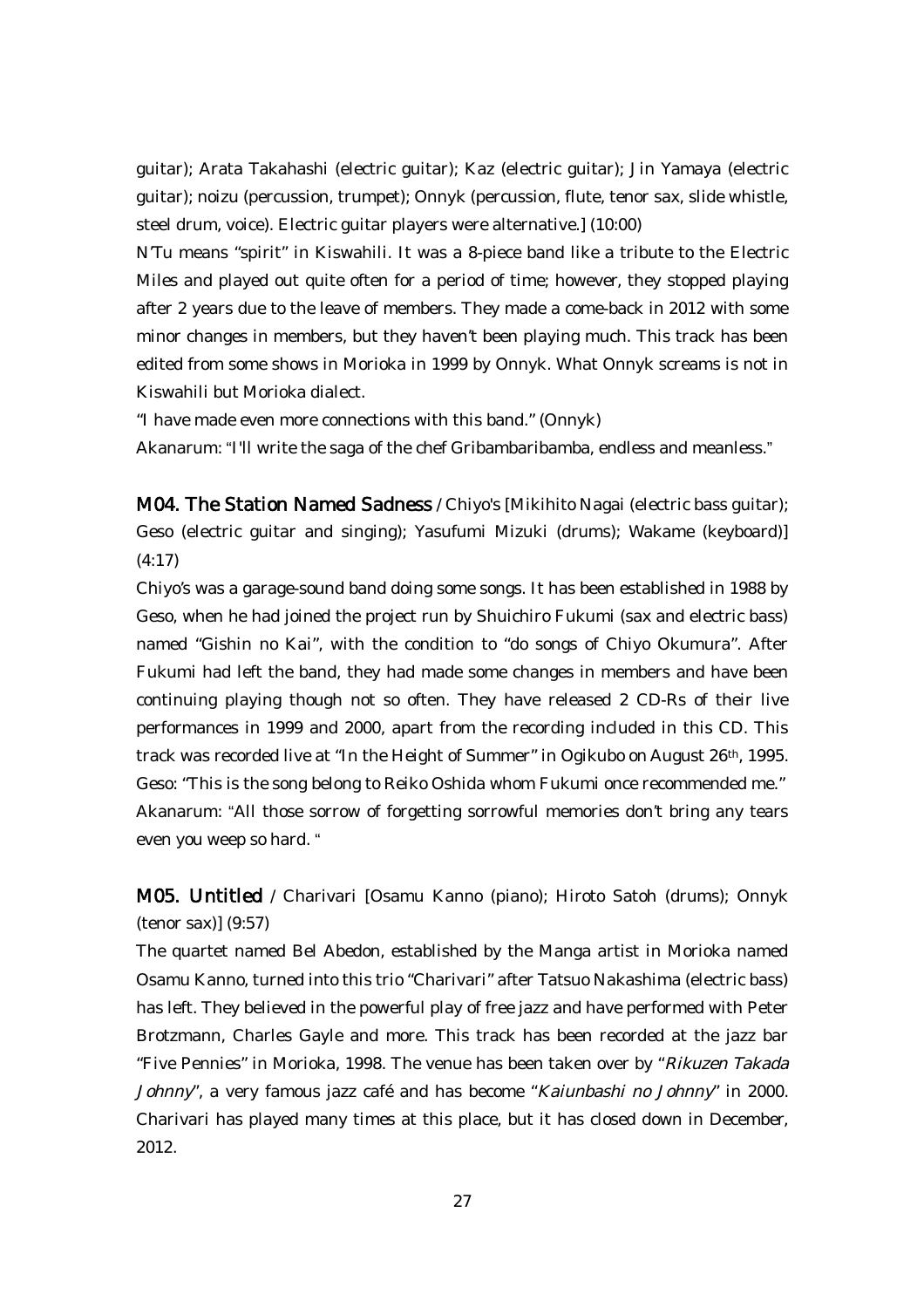"Mr. Kanno has often played out with other bands for a certain period of time, and we have performed with Tom Cora and Peter Kowald." (Onnyk)

Akanarum: "When the triangle cloud is rising in the distance, can you cry for the ice-dessert, surrounded by Sinfonia of ripples."

M06. G-Musik Medley / Chiyo's [Nagai (keyboard); Geso (music, electric guitar); Mizuki (drums); Wakame (chindon)] with Yosuke Takada (tenor sax); Tetsu Nishiuchi (alto sax) (3:19)

The original of this tune was the one recorded at Geso's house around January 1993; however, this track is a live version as a band context, performed at Shinjuku Theatre Poo "One Can Have 3 Times of the Age 17"on July 16th, 1999.

Geso: "This is also something substantiated medley inside of my brain, but all the original tunes have been distorted."

Akanarum: "There should be a road in the abundant desert, lining up with many colorful flags."

M07. Stand Up! -Saxophone Version- / Mezotman [Jin Yamaya (electric guitar); Taku Hirose (electric bass); Masachika Obara (drums); Onnyk (alto sax)] (0:29) Please refer to M02. From "Man-Kai" from 30 min. cassette album recorded at "Studio Jive" in Morioka, 1997.

Akanarum: "Mrs. Robinson, laughing wildly for the parrot-fashion."

M08. One Day, All of a Sudden, I Start Hating You / Geso (music, programming, singing); Hiromi Nakamura (words) (5:04)

Recorded at home on July 16th, 1993.

Geso: "I enjoyed adding the kind of music I would never do to my own lyrics onto the ones that weren't written to be lyrics or something I would probably never write. The repetition of the words "kirai" easily go far more than the one, "Kirai Kirai Kouta" performed by Trio the Mimic (Japanese comedian trio)."

Akanarum: "I wonder whether "suki" and "sky" are synonyms or not.... Throw ego and hat to the blue sky. "

M09. Songs, Pieces and Improvisation / Sotto Voce [Noriomi Tamayama (electric bass guitar); Yoshisada Komatsuda (electric guitar); noizu (electric guitar); Yoko Satoh (piano, vocal); Onnyk (drums)] (15:57)

Sotto Voce plays in various styles, but the track here is more of a rock band style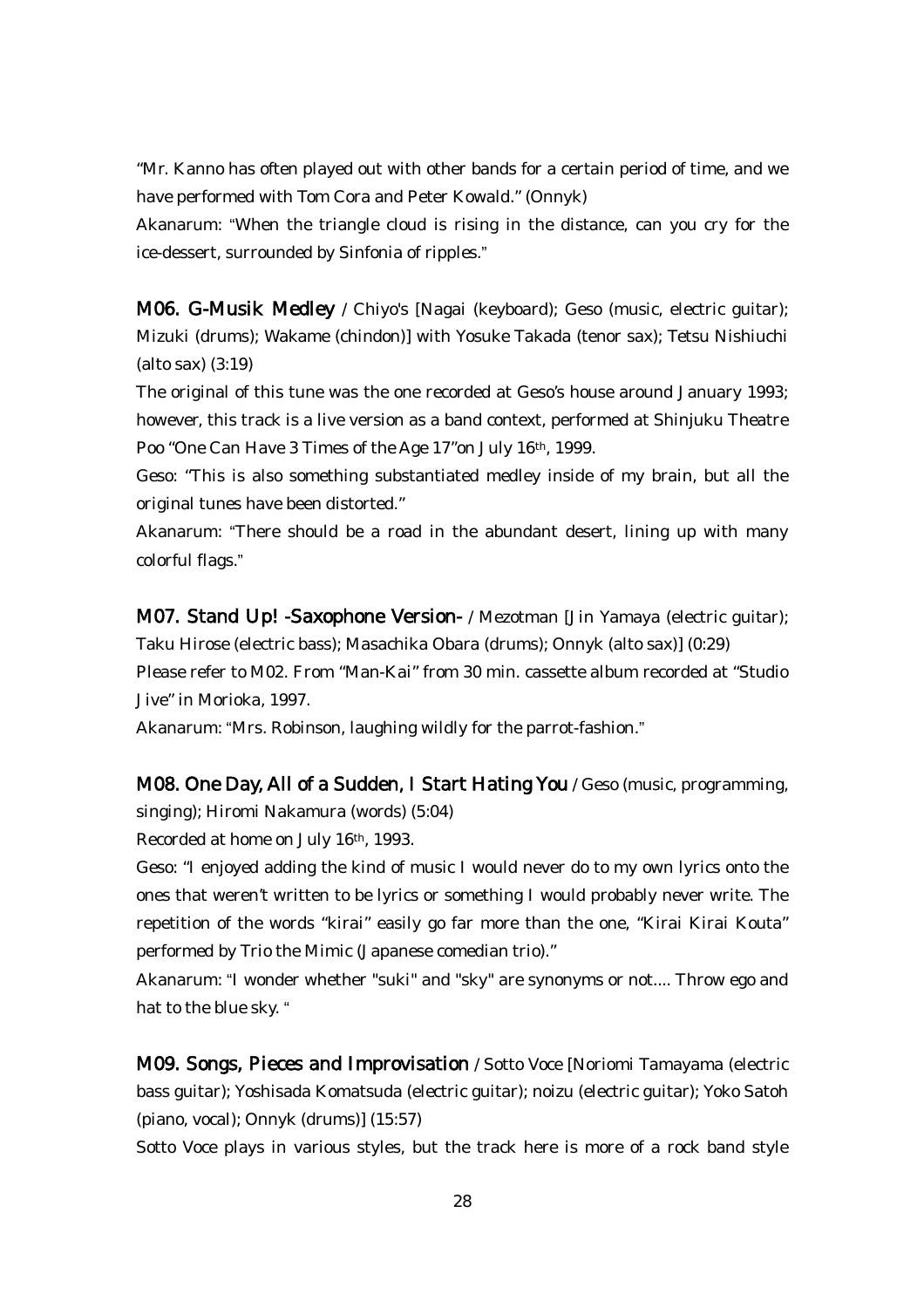performance at a town hall of Morioka Theater in 1997, as a part of "Morigeki Live", introducing amateur bands around Iwate prefecture. Due to the lack of audience (about 30), they had an argument with organizers who called themselves to be music lovers in Morioka. The group rebelled against the way they reflected the number of audience to the quality of music, but they had played there twice. Sotto Voce as improv. quartet (Yoko Satoh on piano+ ONNYK on sax + Akira Obara on drums + noizu on electric guitar) has performed with DAY & TAXI, MONOTRACT, Michel Doneda, Tetsu Saitoh, Paul Rutherford, "Sabu" Toyozumi, Tristan Honsinger, and more.

Their live CD-R of an improvisation as the opening act for AMM in Morioka, was released from the American Independent label "Public Eyesore" in 2003.

Onnyk: "If you feel like you've heard it before, that is just a coincidence, and don't even mention it when there is a mistake."

Akanarum: "Is Freedom a name for morning? Circle bounded Crab nebula falls with the softness of magnetic flux."

**M10. Marianne at the Terminal** / Chiyo's [Nagai (electric bass guitar, singing); Geso (electric guitar, singing); Mizuki (drums); Wakame (singing)] with Nishiuchi (alto sax) (5:14)

Recorded live at Theatre Poo on January 20th, 2000.

Geso: "This is the tune Chiyo's had played a few times, but I don't remember how we got to mix Chiyo Okumura and Yoshio Hayakawa."

Akanarum: "I'm intoxicated in this paradise feeling there is no solution or it's not worth keeping going."

M11. Untitled / DAY & TAXI [Christoph Gallio (alto and soprano sax); Dominique Girod (bass guitar); Christian Wolfarth (percussion)] and Onnyk (electric guitar, soprano sax) (10:26)

A session with members of DAY & TAXI at WIM (workshop for improv. musicians) in Zurich, Switzerland, 2000.

WIM is one of the places for improvised music in Zurich. It is run by volunteers, and many known musicians play there. They don't rely on the number of the audience and pay equally to any musicians.

The Swiss band, DAY & TAXI is a trio of the sax player, Christoph Gallio as a leader. They change its members time to time, and the recordings of the members back then have made no CD release.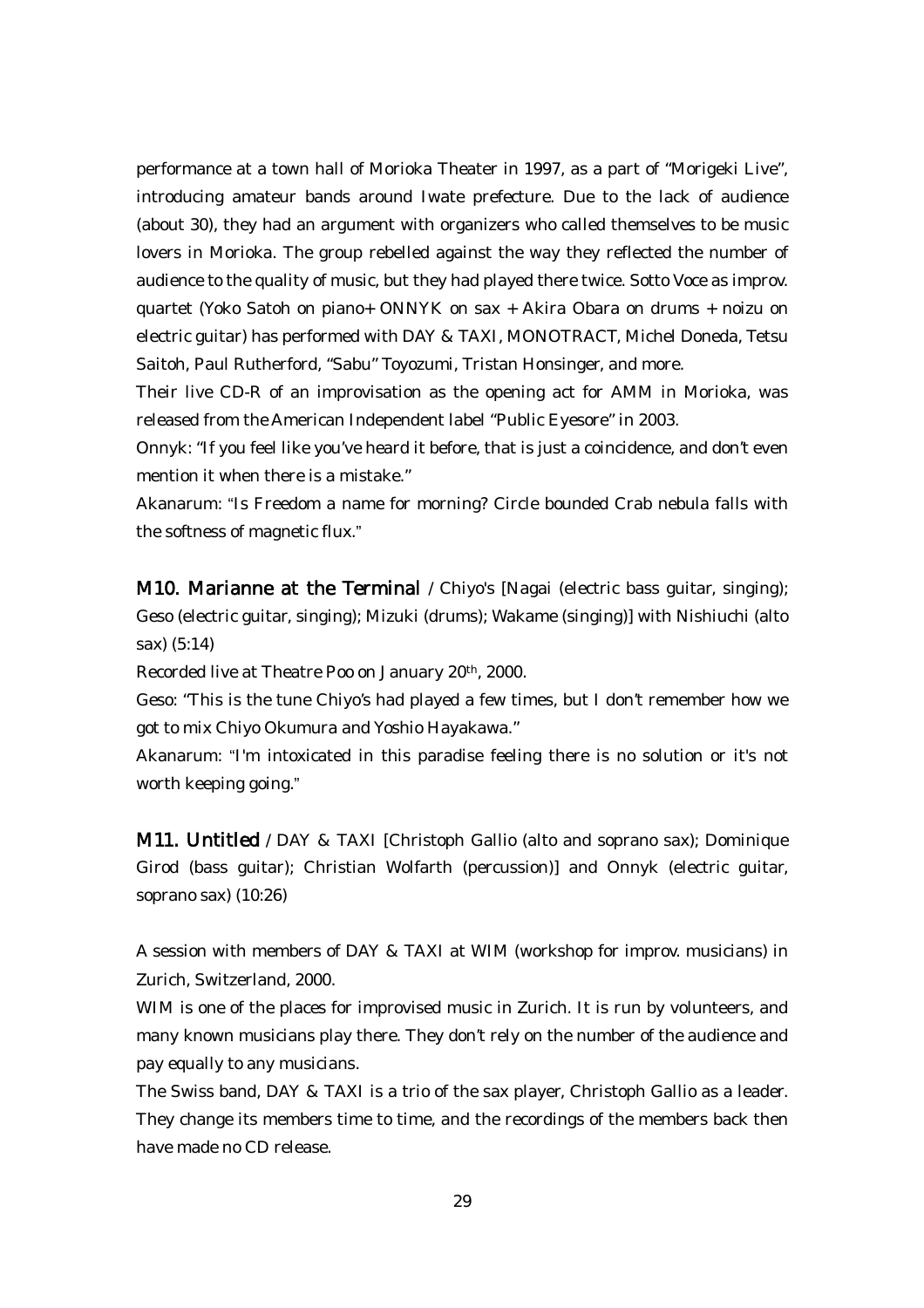Onnyk: "I have become friends with Christoph when he came on his Japan tour, and we have toured together for his second trio Japan tour."

Akanarum: "Just falling silent as making the sound of the lapping wave be musical notes as pebbles. "

M12. Folk Song 2 / Masumi Yamada (singing); Geso (words, music, programming, chorus) (3:23)

Geso: There are 4 different home-recordings and 1 live recording to this tune, but this track is another version of the 4th recording with lead vocal sung by Masumi Yamada, ex- Motomaro, (June 26<sup>th</sup> 1991), and the 2<sup>nd</sup> recording made by Geso where "Fuzzy Love" was inserted. (Unknown month in 1991).

Geso: "The original of its lyric and music was made instantly while on the commuting train, the next morning of hearing the death of Koichiro Watanabe (August 13th, 1990). I noticed much later that its theme was based on the British TV drama series, "The Prisoner".

Akanarum: "I, who is soaked in a salt water, looking up a sign saying very welcome, is a clam."

M13. Untitled / Hoya Sun Vice [A.Ito (vocal); Katsumi Kanaya (vocal); Naoki Chiba (vocal); DJ Nile (turn table); Kenjiro (drums); Taku Hirose (electric bass guitar); Zun (electric guitar); Onnyk (alto sax)] (4:44)

Hoya Sun Vice is a rock band with a DJ and made the first appearance at a Morioka show of Steve Beresford, which Yoshihide Otomo and Motoharu Yoshizawa have toured with. The band broke up after their 10<sup>th</sup> gig or less, which included the opening act for Ruins and Boredoms when they played in Morioka. This track is from their unreleased studio recording in 1996.

Onnyk: "This is how I made more connection in Morioka. Later I was told that Hoya should be eaten with nihaizu instead of sanbaizu (mixture of vinegar, soy sauce and sugar)."

Akanarum: "Drinking Sake warmed up about the temperature of the rectum and biting on a wart like anus."

M14. Your Favorite Crane and Tortoise Rolls (from "Black Bible") / Akanarum (reading); Geso (reading, BGM, effects) (1:09)

Recorded live at "Autumn Greetings" (organized by Tadashi Tsukimoto), Shinjuku Studio Jam on October 22nd 1994. So far, this is the last performance as the Fifth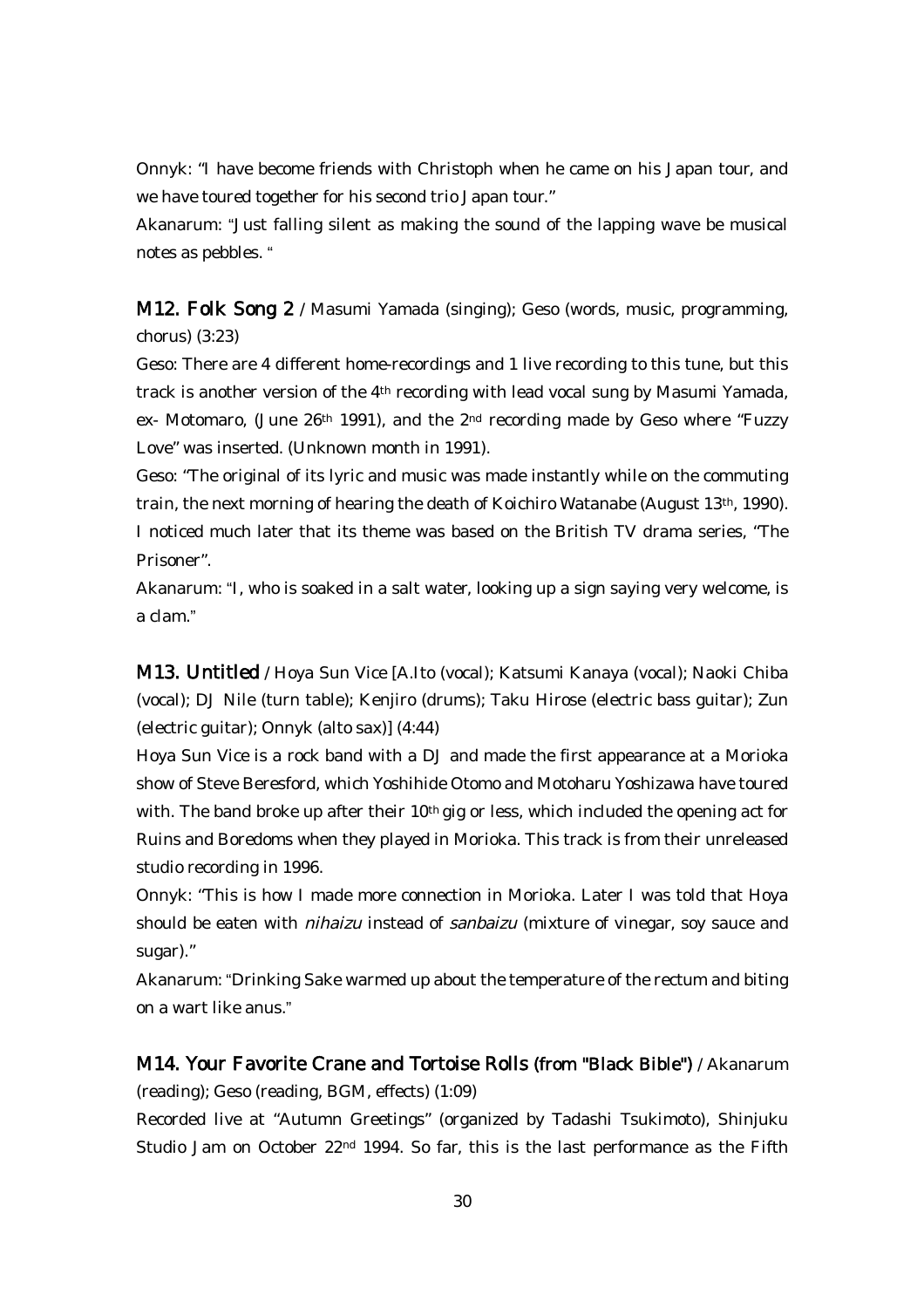Column. Excerpted "Black Bible" is a generic name of the collage poetry art books created by Akanarum and others around 1975-1977, but 3 out of the 4 original ones got lost in mail, and there are only copies around.

Geso: "I have recited the total of 12 pieces of poetry on stage, but the recordings were extremely bad, and this take is the only acceptable one."

Akanarum: "There're not many types and not much in quantity; therefore, there's not much to say. "

**Lyrics / Words**

# M08. One Day, All of a Sudden, I Start Hating You.

One day, all of a sudden/ there is no reason / I just start hating you Even bad feelings, regret or guilt/subconscious or trauma/ nothing like that/ I just start hating you Ah, like a clear blue sky/ I feel so fresh and good I I I hate you/ with a transparent mind as God/ I'll, for sure, cry out I I I hate you/ I really hate you I I I hate you/ I really hate you

# M12. Folksong 2

I just remembered about hiding my dad's watch in a freezer/ but guess what came out of that? ……'s vinyl.

I just remembered about a dream where I became a dog, hiding in a bathroom/ kept waited long but …… didn't come

A bit strange, a bit strange/ A new dream or the repetitious dream, They all never end/

Got tired of all, wanted to sleep, so I wrapped the leather belt hard around and was hung/ then I remembered it was the second time today

A bit strange, a bit strange/ my friends keep looking at me under the sky/ a bit strange a bit strange, but/ I shall tell them goodbye

# M14. Your Favorite Crane and Tortoise Rolls

Salmon roe. Sea urchin. Raw shells. Herring roe. Ark shells. Trough shell. Japanese egg cockle. Common octopus.

Squid. Yellowtail. Sea Bream. Halibut. Shrimp. Geoduck clam. Spotted shad. Conger eel.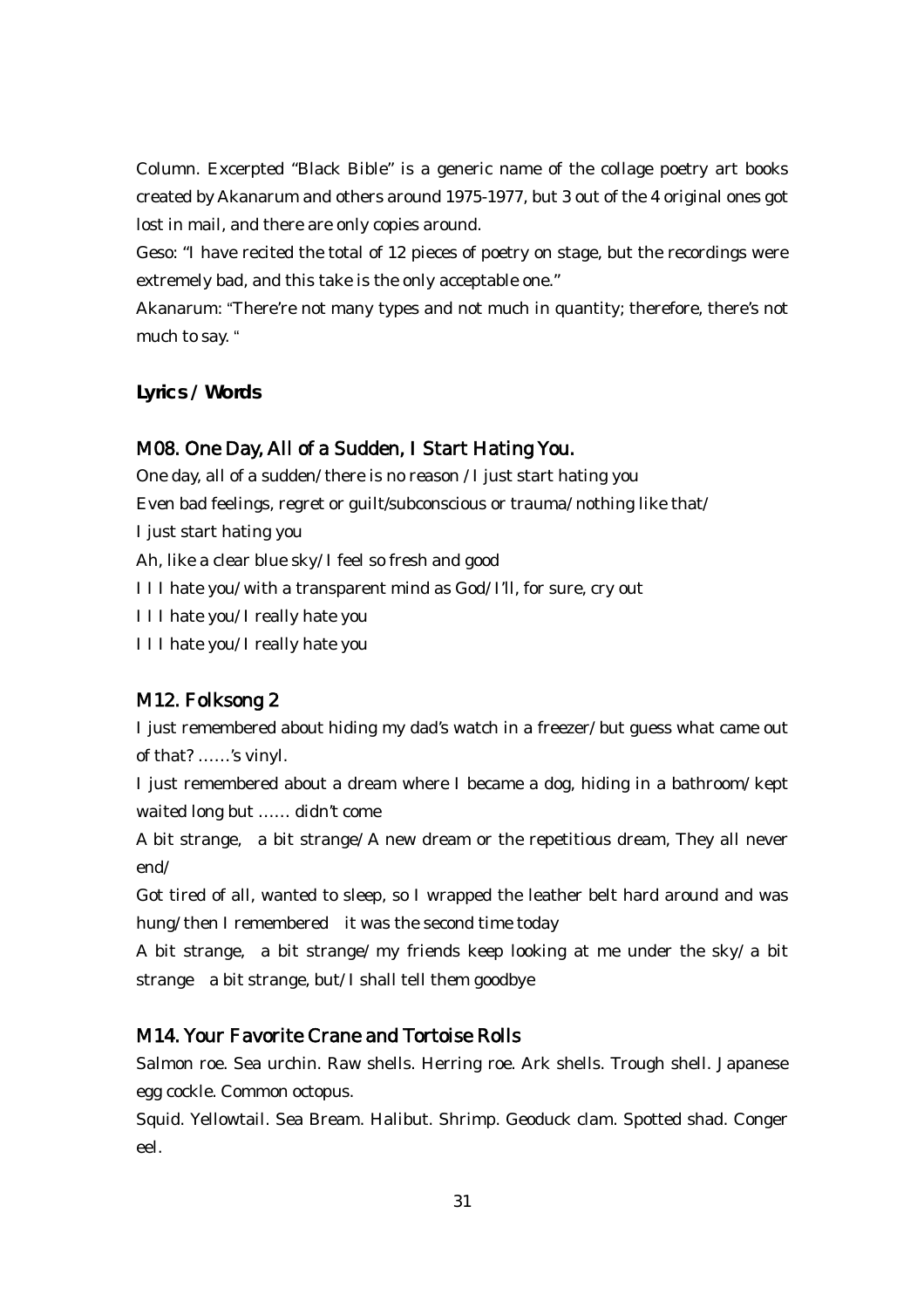Noodlefish. Turban shell. Herring spawn on kelp. Scallop. Mantis Prawn. Caviar. Fatty tuna and green perilla roll. Tuna-cucumber roll. Conger eel roll. Pickled radish and sesami roll. Ark shell clam mantle roll.

Mid-sized konoshiro gizzard shad and sushi-ginger roll. Squid roll. Green onion-tuna roll. Plum roll. Sea urchin roll.

Salmon roe roll. Burdock roll. Nara vegetable-pickled roll. Natto roll. Shiokara roll. And more.

#### **Some thoughts from the '90s by Onnyk**

I have been playing only solo sax and guitar improvisation for the first 3 years around Morioka city (at some bars and galleries).

The person introduced me to the well-known record store "Modern Music" in Meidai Mae area was Toshiji Mikawa. Through him, I was asked to do the cover art for Borbetomagus' old cassette album "Live at InRoads" when PSF was releasing that on CD.

Since then, I started contributing writings for "G-Modern" magazine published by Modern Music. Jun Tanaka, who then was editing the magazine, invited AMM to Japan in 1995 for the first time. Keith Rowe came to Morioka, and we played together.

Inspired by gigs with Keith, Sotto Voce, the improvised ensemble was established. Also, I made a free jazz quartet, Bel Abedon, with my old friend and Manga artist, Osamu Kanno and my old classmate, Tatsuo Nakashima, who came back to Morioka, and the furious drummer, Hiroto Satoh whom I met through a record store owner. I also played in the all-style rock band, Hoya Sun Vice. Such activities all triggered me to get connected to local musicians, and I started finding out more of the Morioka music scene.

I met Bryan Day, the American guy who were to get married with Yoko Satoh of Sotto Voce. I have released my guitar solo album and a full album of Sotto Voce (both on CD-Rs) from his independent label, "Public Eyesore".

Bryan has also released CD-R album for Toyohiro Okazaki from Aichi (Dislocation, Noise Capture(magazine)) and the alternative band from the beginning of the '80s named Angels, with a recommendation from Onnyk. This band was made in Tokyo by Hiromi Unakami, the director of Ost-Organ from Nagoya, the part of Absolute theatre school.

I got interested in Absolute Theatre school from the late '80s. It was a movement mainly of not only Ost-Organ, but included molecular theatre from Hachinohe and Cuatro Gatos of Tokyo. I have contributed texts and did some performances, but they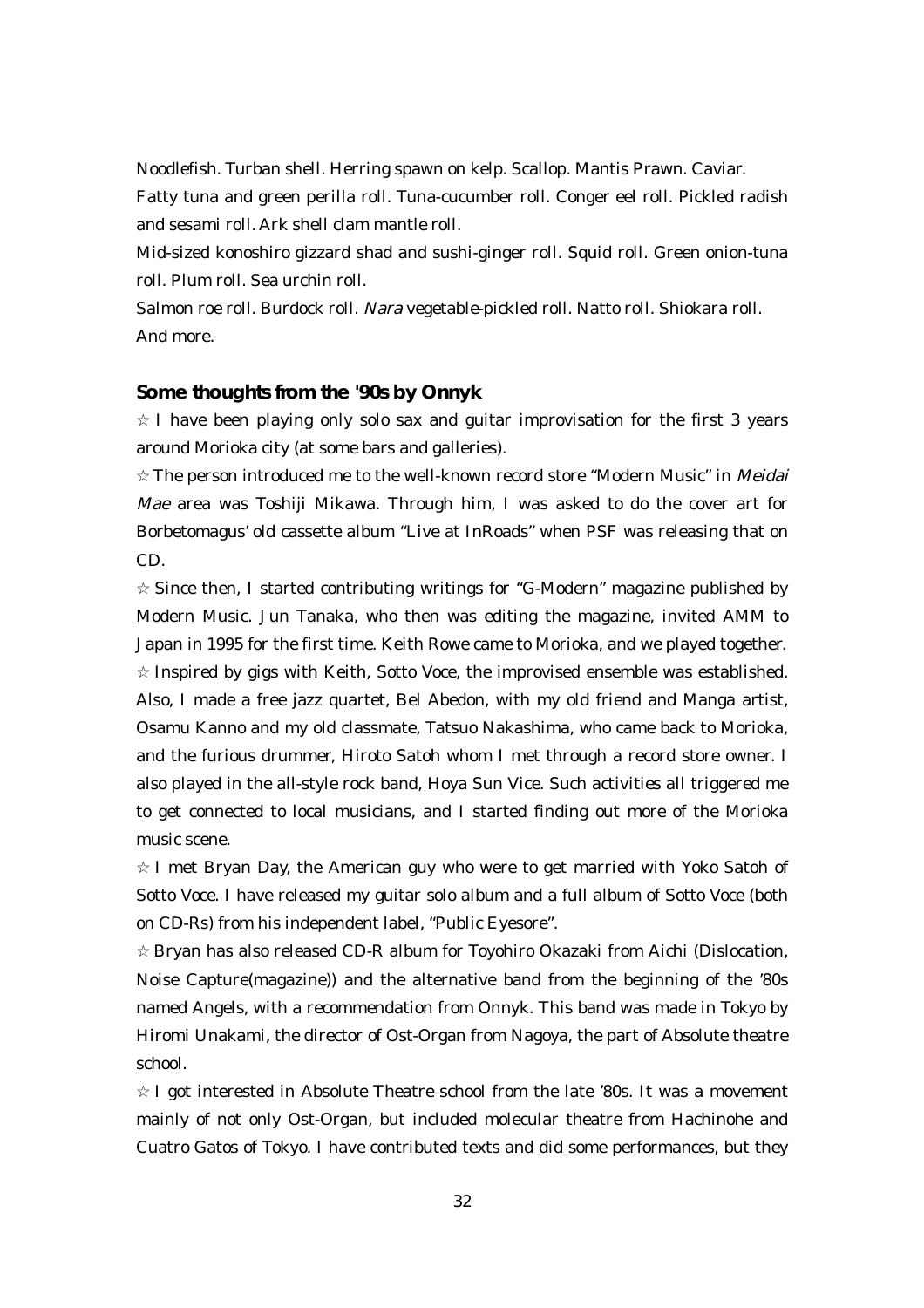are not included in this box. Unfortunately, their shows were not only many and long, but also they were not good enough for editing.

I used to write texts and reviews to the magazine, Ort Live, run by Yoshiyuki Kitazato, but this whole thing has started since I played for Kafka Rock organized by Absolute Theatre-related-event in Hachinohe.

I was writing for some things to Kaeru, limited magazine of Takahiro Kuramoto whom I had known for a long time. This was the time I started writing "something". All those changes in writing a text by hand to typing and working with a computer, posting and FAX, FD and e-mails affected me, too.

The change in medium accelerated our reliance to the internet and web after all, and that was just to affect business, life and all over. For those in their mid-'50s, including myself, I can easily imagine the time without this, but then at the same time, it is not easy to think of the time before that. However, the 70% of my knowledge and experience in music were developed with TV, radio, commercials, jingles and anything in public, that came into my ears till my high school years, and I just realized that nothing from my music education in school has been influential. Therefore, all those improvisation or avant-garde stuff are on the surface consciousness level.

When I think about it, the solo performances I was making in the early '90s had been influenced by activities and philosophy of those of Absolute Theatre school, and consequently I was reflecting my own. But after I played with Keith, things have changed.

Now when it comes to edit the recordings from the '90s, I've noticed that they were all recorded in different medium like cassettes, MDs, DATs, CD-Rs, and they made me realize how comfortable analogue recordings without limiters used to be.

I don't watch TVs or listen to radios. I don't like headphone stereos. I always listen to the sound or music in my room, but the ratios of the sound of analogue and digitals have slowly but drastically changed in the '90s. And we got to release recordings on various mediums in rather good quality, but I think we need to think about this issue again.

I don't need to mention it, but it is the same for films. What I have of my oldest performances are from the mid-'70s on 8mm movie films with soundtrack. I now have no ways to see them. Are there anybody who can help me with that?

I was touched by watching "2001: A Space Odyssey" when I was 10 years old. Even I kept wishing that I could witness such a world some day. But when I hit the age of 43, I was really disappointed and just have been living too easily while taking care of my body getting fat in this new century. However, all those audio and movies of my own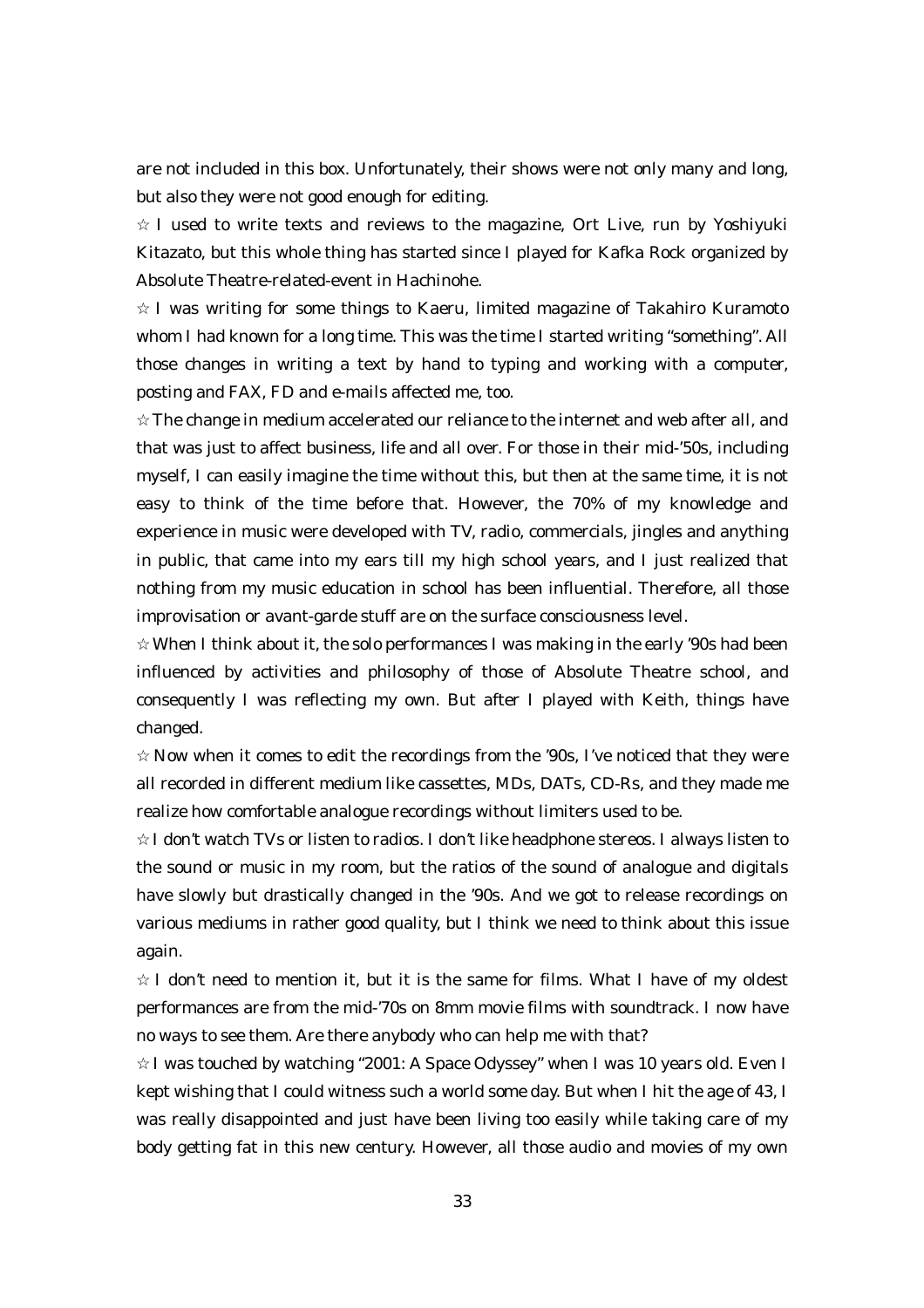are still drastically piling up. I just cannot keep up with them. It would be a trouble to release something like "The  $21<sup>st</sup>$  century of the Fifth Column". That would make me consider hiring somebody (It may be surprising, but I know that I am conservative, dependant, negative and lazy person).

Lesson: Keeping records of things is not bad as long as they are neatly filed away.

#### **Some thoughts from Geso in the '90s**

I have nothing special to say about the '90s.

If I were to say something, I remember well how I got to get involved with the production of solo CDs of two singer-songwriters named Kumio Kurachi and Tadashi Tsukimoto, whom I became friends with in the '80s.

Those two musicians above have vigorously kept playing, and I have been keeping my eyes on their activities, but there aren't many other solo musicians or non-musicians whom I get attracted to.

There are many modestly interesting bands around, but nothing better than the Phantomgift, that broke up in 1989.

Here is the line for the CD which was to be released from Alchemy records as the  $3<sup>rd</sup>$ CD of the Fifth Column, and this is my thought for the '90s.

"Jazzmen have died but jazz is still alive; rock grows old as juvenile and is emitting rotten smell; punk becomes prudent adults and is chasing after rock; noise has become entertainment music; improvisation gets defeated between idioms and system; free music has never got free from music; and even the Fifth Column is doing something like music without their basics…Ah, it is the end of the 20th century (the end of the world), but the way to the music extinction is yet so far. Perhaps all go dead, dancing and smiling quietly in the 21st century. These are the performance documents of the '90s, full of grief and surrender. Hikaremono no Kouta: a song of a criminal, singing sour grapes and acting tough "

I have been still playing as a member of the band, Chiyo's, because I realize that my backbone is coming from Japanese Kayokyoku, German rock and improvisation, and also based on the fact that I am a fan of the other current members.

I have always kept in mind not to be trapped in progress and sophistication, and this still hasn't changed in the new century. I feel that I would go even more savage and anti-times kind of direction.

English translation by Keiko Higuchi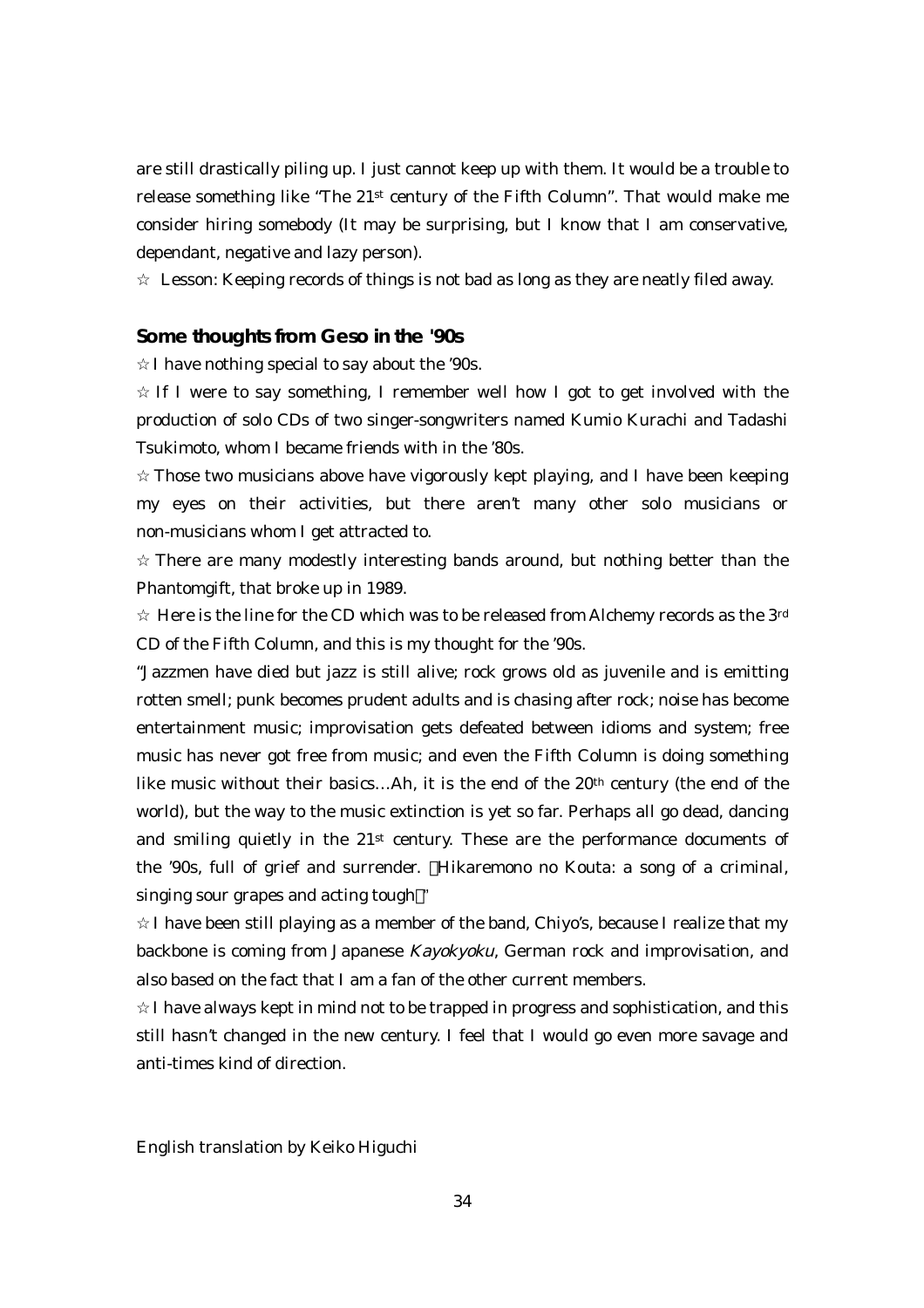# DISC 4 **Motion Collage "the Fifth Column"** (the new DVD)

This is the first documentary DVD as the Fifth Column.

We had released recorded mediums (mostly on cassettes) of our other live recordings, but now with the recommendation of Mr. Jojo Hiroshige, we have decided to release this DVD along with 3 other CDs.

Even though we have never been so enthusiastic about videotaping shows, now there are decent amount of films since we've been playing long enough.

Many of those videos are from the time Onnyk had collaborated with the musicians in and out of Japan since the end of the 80's, and videos were taken either by his friends or himself. Regarding the videos on Geso, most of them were shot by some generous audiences since he didn't own recording equipments. Deku, we have been friends with, has provided us some 8mm films (which he has re-shot on 8mm) of his earlier performances. They are not good in quality, but pretty precious.

There had also been a 8mm-work which was co- produced by Akanarum and Onnyk from the end of the 70's, but it has been lost and couldn't be included here.

We didn't want to just line up documents of what we've done, and so we figured to reveal the truth of this ambiguous non-specific group or a band, the Fifth Column, with its long history, but this cannot be done in a word.

Onnyk and Geso made an appearance to the live streaming channel, DOMMUNE, and had a chance to talk publicly for the first time about the background of the Fifth Column and its activities. It was organized for the program called "Vian et Vivienne #2 / The Study of the Fifth Column" by Net Worker "Barubora". This chance was provided by the representative of DOMMUNE, Naohiro Ukawa, who has found out about us through Deku.

We had never thought of it when we appeared on DOMMUNE, but since it has been 3 years after that broadcast, we thought we could make something like "the Guide to the Fifth Column" out of the conversation between Mr. Barubora and Mr. Ukawa on that program along with our past shows and related or unrelated photos and Mangas.

Fortunately, we got permission from Mr. Ukawa, for the usage of the excerpted videos from DOMMUNE- with the condition of not using the recordings other than the Fifth Column related ones- and with his help, this has been realized.

The duration of DOMMUNE's recording time has come up to 2hrs and 7mins long, but we have excerpted about 24 mins and mixed with other videos to make the whole approximately 1 hr and 50 mins long DVD.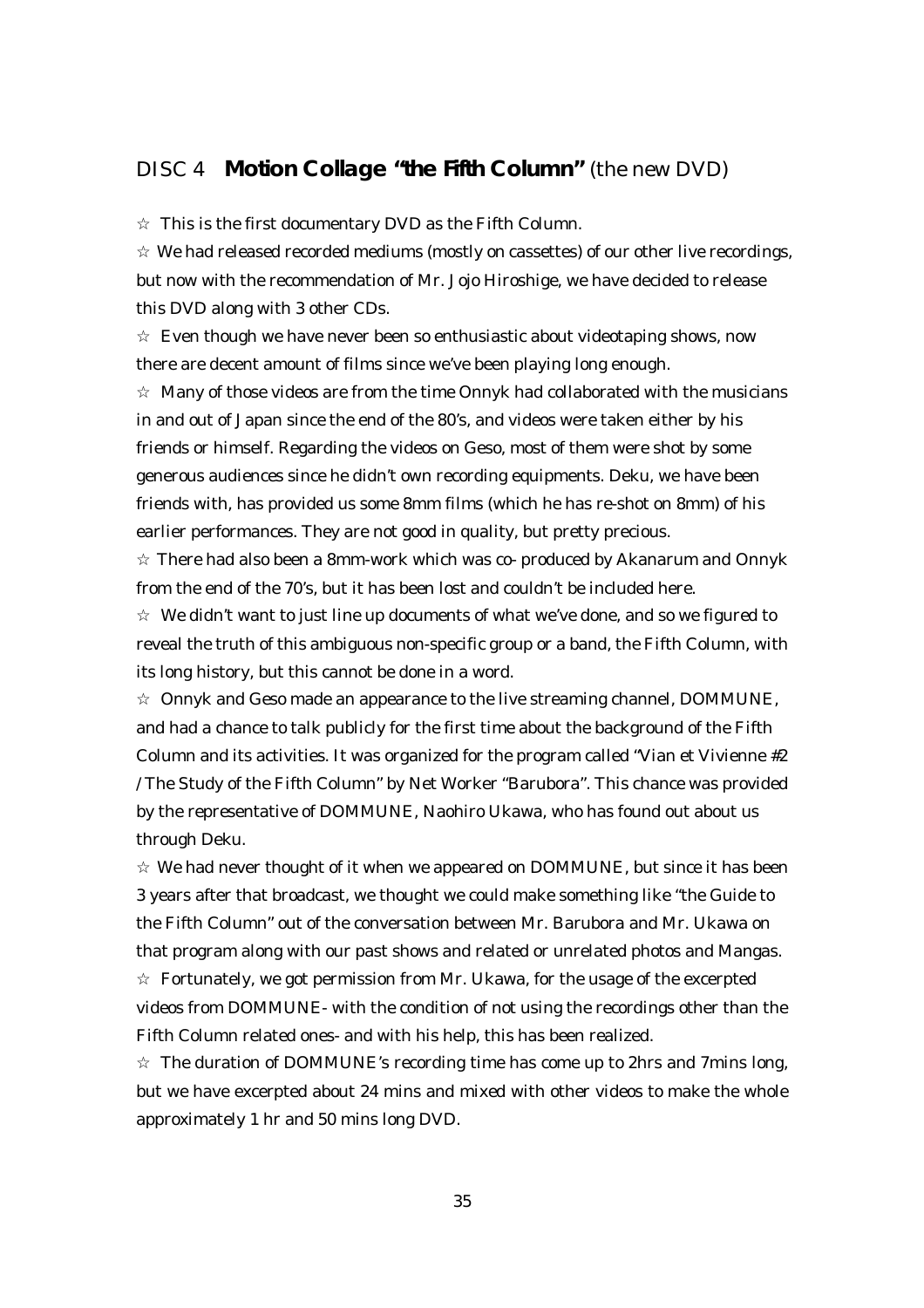As a result, perhaps this has become something like the Fifth Column Special by another DOMMUNE of the other side.

Please note that the original shots for the broadcasting has made by Mr. Ukawa, and the rights belong to DOMMUNE, and Geso has done the editing of that along with videos and photos from other sources for this.

I didn't know anything since it was the first time, so it is all based on the "collage" we use a lot when we make music and images for the Fifth Column; therefore, the title of the DVD "Motion Collage" has derived from that.

The idea came from Geso, but the actual editing process has been thoroughly supported by Rieko Sudoh who had lots of knowledge about working with videos.

We would like to thank all those performers who have given us permissions for the usage of live documents, and also Mr. Ukawa who allowed us to use the video from DOMMUNE as I have mentioned above, Mr. Barubora who was in charge of the planning and host on the very day, and Takeshi Maeda, who took care of PA." (Geso)

**Selected videos in chronological order and notes**

# ●ATARAKUTARAMERANIRANGE UNIVERSE OHTAITEIBURIBITTOCHARUMATTOKIRIIKUSHITE DOHIUNOWA LOGICAL?

#### (1977) (untranslatable)

Geso: "This is a work by Geso; shots of Akanarum's Manga frame by frame. It cannot be called an animation since there is no action."

#### ● Vinyl Kaitai Kojo (1978〜around 1980)

# 1. Street performance of Deku in front of Kawaramachi station of Takamatsu city (1978?)

Deku: Shot in my high school time before Vinyl Kaitai Kojo was established during high school. Unreleased.

#### 2. Image video of Vinyl Kaitai Kojo (1978?)

#### 3. The early gig of Vinyl Kaitai Kojo at Yamaha, Takamatsu city (1980?)

Deku: "The sound then was synchronized with a cassette, but it has been lost. Unreleased. A videographer unknown."

Geso: "We have selected some things out of the materials of Vinyl Kaitai Kojo for this."

# ● Sabu Toyozumi, Peter Brotzmann and Onnyk (April 7th, 1984)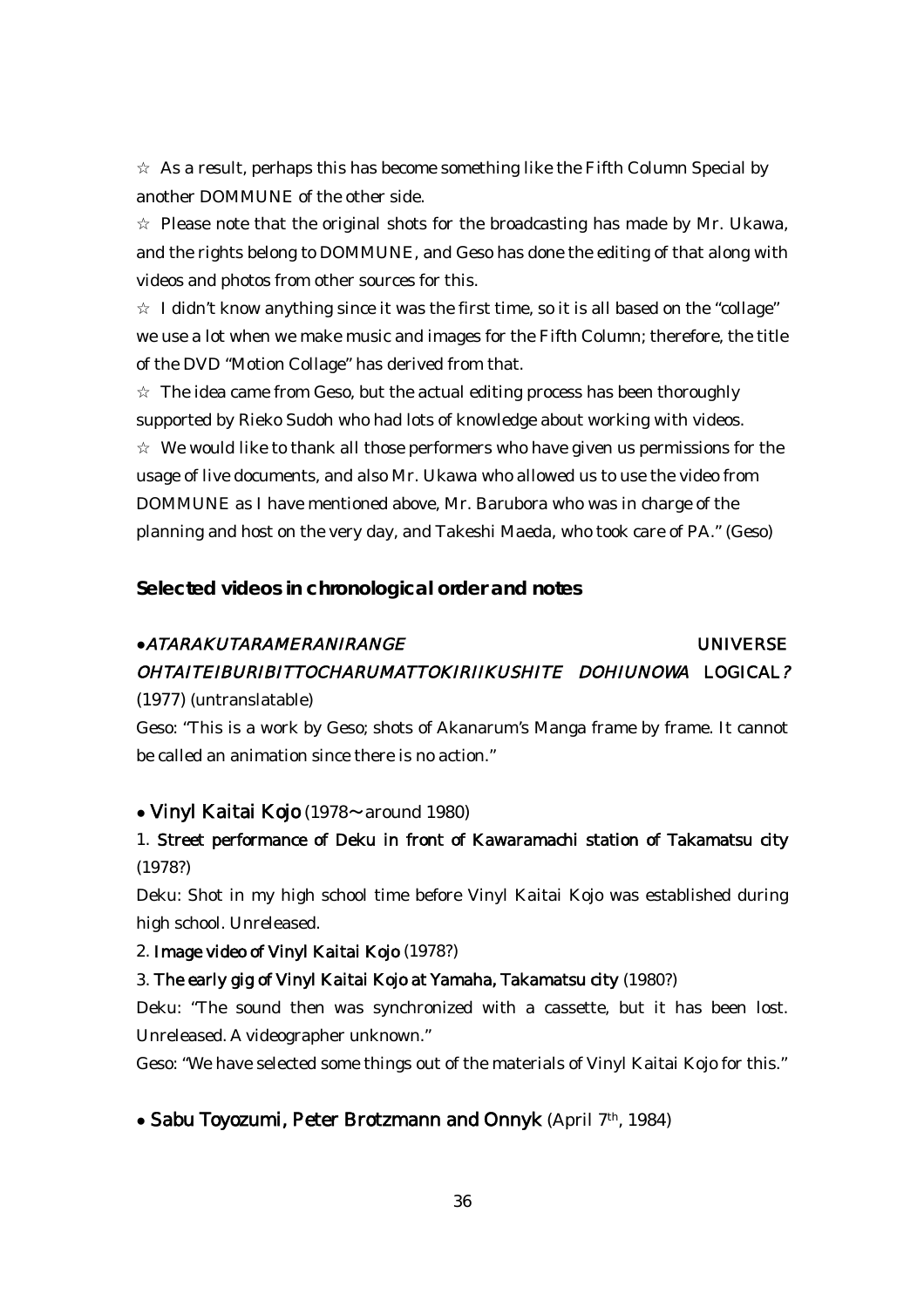Sabu Toyozumi (drums), Peter Brotzmann (tenor sax) and Onnyk (alto sax, electric guitar, percussion) at a conference room of Metal Hall in Morioka. (video: Yoshikazu Noda).

Onnyk: "This video is a very old dubbed one shot by the early consumer- kind video camera. At this time those cameras used to be so big, and VCRs were rather heavy machines. Images here were rather bad, but the performance was acceptable, or say, good. Sorry for my self- applause. I looked like somebody else when I was young. Well, it was not just me who was young there. Those things posted in various spots were hieroglyph done by Akanarum. They seem to be something crazy but important.

#### ● Kumio Kurachi (1989.12.31)

Kumio Kurachi (words, music, electric guitar, singing) At Second Person in Kamata (video: Onnyk).

#### • Geso and Nario Suemura (1994.2.26)

Geso (words, music, acoustic guitar, singing), Nario Suemura (violin, singing) At HaruKor Yamada-mura in Nakano.

Geso: "Videographer unknown. Please let me know if you know who has taken it."

### ● Tadashi Tsukimoto and Takeo Suzuki (1994.2.26)

Tadashi Tsukimoto (poetry, music, acoustic guitar, singing), Takeo Suzuki (whip, mukkuri/ bamboo- made Jew's harp of Ainu, piano) At HaruKor Yamada-mura in Nakano.

### • Keith Rowe and Onnyk (1995.10.10)

Keith Rowe (electric guitar), Onnyk (alto sax) At Gallery Saiensu in Morioka. (video: Seiichi Nakatsubo).

Onnyk: "When the legendary improv. group, AMM has finally come to Japan, I was also inquired but didn't have such budget, so I asked for an individual show and not as a group (oops, I should not even mention about that). But I have had interest in this unique guitarist, Keith Rowe, and I wanted to hear his solo. We talked about many things, and he taught me how to check wine. His explanation and the various reasons for his guitar- on- table performance were also interesting. I thought that his foundation was derived from communism and being an artist. I even invited AMM in 2000. I have recommended an amazing scotch bar to John Tilbury, but he was so surprisingly pissed off! Is Japan weird? The T-shirt Onnyk wears here is from the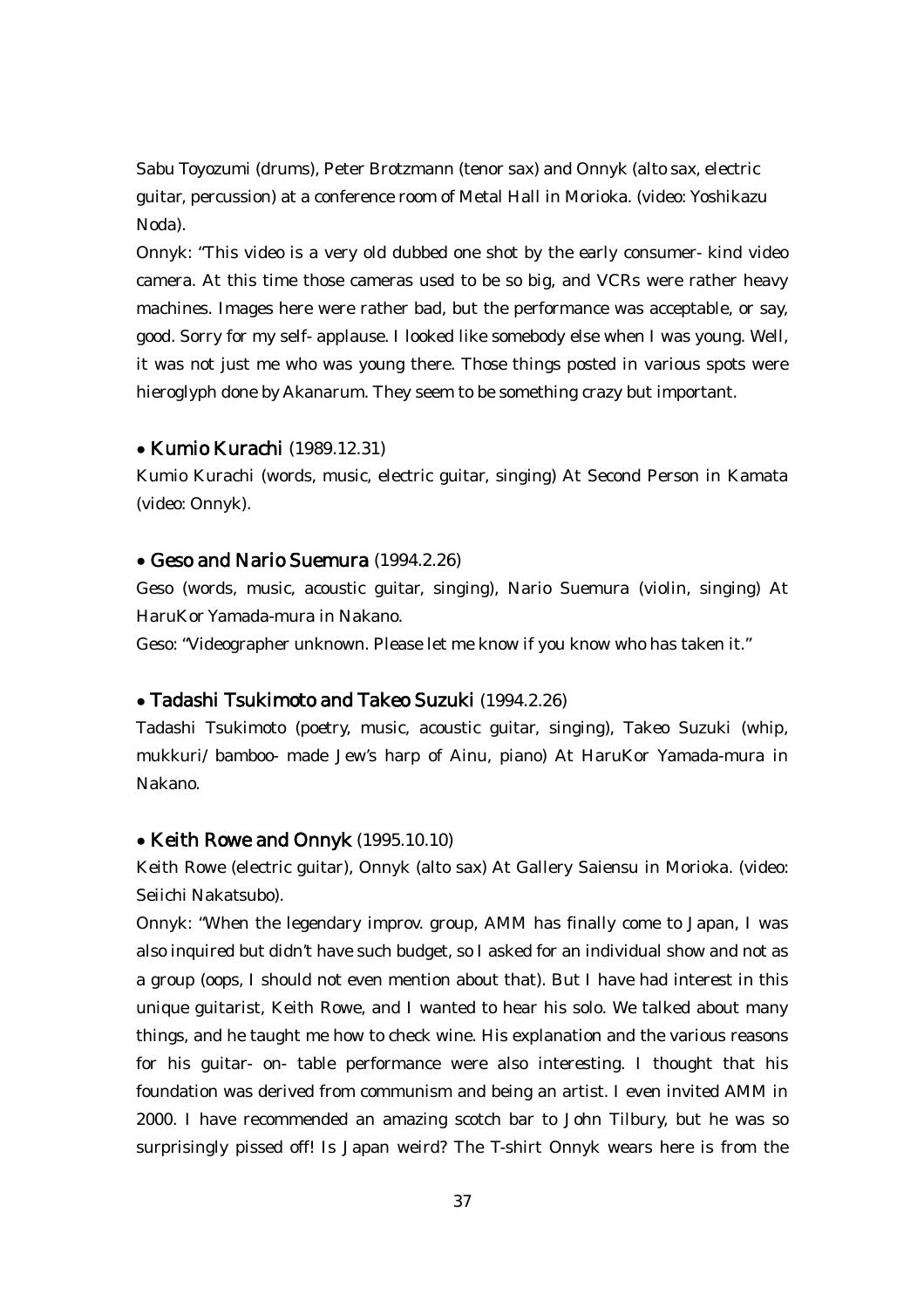Bertoia Studio. Strange enough, there were 3 video cameras shooting the performance that night."

### ● Borbetomagus, Jojo Hiroshige and Intonahumori (1996.6.18)

Borbetomagus (Jim Sauter (tenor sax), Donald Miller (electric guitar), Don Dietrich (alto sax)), Jojo Hiroshige (electric guitar), Intonahumori (noizu (electric guitar), Onnyk (tenor sax)). At a hall in Iwasen building in Morioka. (photo: Seiichi Nakatsubo).

Onnyk: "It is so short but I hope you can get its dynamic atmosphere. There were 3 guitars and 3 saxes. Borbetomagus' performance was so outrageous, so we all went on like that, but Don Dietrich fell and injured his knee in the middle of the show, and he left with a bullet train on a wheel chair the next day. After this first Japan tour, I saw a photo of them, smiling in front of a shrine gate in Morioka's drinking joints area (Sakurayama area) on their web site. I asked them whether their ears go bad playing like that or not, then they went "No, problem. We have ear plugs." Are they Ted Nugent or what? I am wearing the T-shirt they've given me.

# • Sabu Toyozumi, Paul Rutherford and Sotto Voce (1998.6.5)

Sabu Toyozumi (drums), Paul Rutherford (trombone), Sotto Voce (Yoko Sato (piano), noizu (electric guitar), Onnyk (tenor sax)) At Gallery Saiensu in Morioka. (photo by Seiichi Nakatsubo).

Onnyk: The opening act of Sotto Voce was frowned at by my clumsy flute, but I did a better job in this session. Well, well, Paul was injured this day, but he tore apart his trombone during the show. I was impressed by how he could be focused for long, but I couldn't understand any of his Cockney English at the party after the gig. He was a born- communist and believed in UFOs. A very mysterious person. A prayer for him! I was lucky enough to be able to play with this pioneer of British improviser, who is considered equivalent to Evan Parker or Barry Guy.

### ● Ken'ichi Takeda and Chiyo's (1998.6.19)

Ken'ichi Takeda (electric Taisho-koto, singing), Chiyo's (Geso (electric guitar, singing), Mikihito Nagai (electric bass, singing), Wakame (percussion, singing), Yasufumi Mizuki (drums, singing) with Tetsu Nishiuchi (flute)). At Penguin house in Koenji. (video by Tetsu Fujita).

● Chiyo's (2002.9.29)